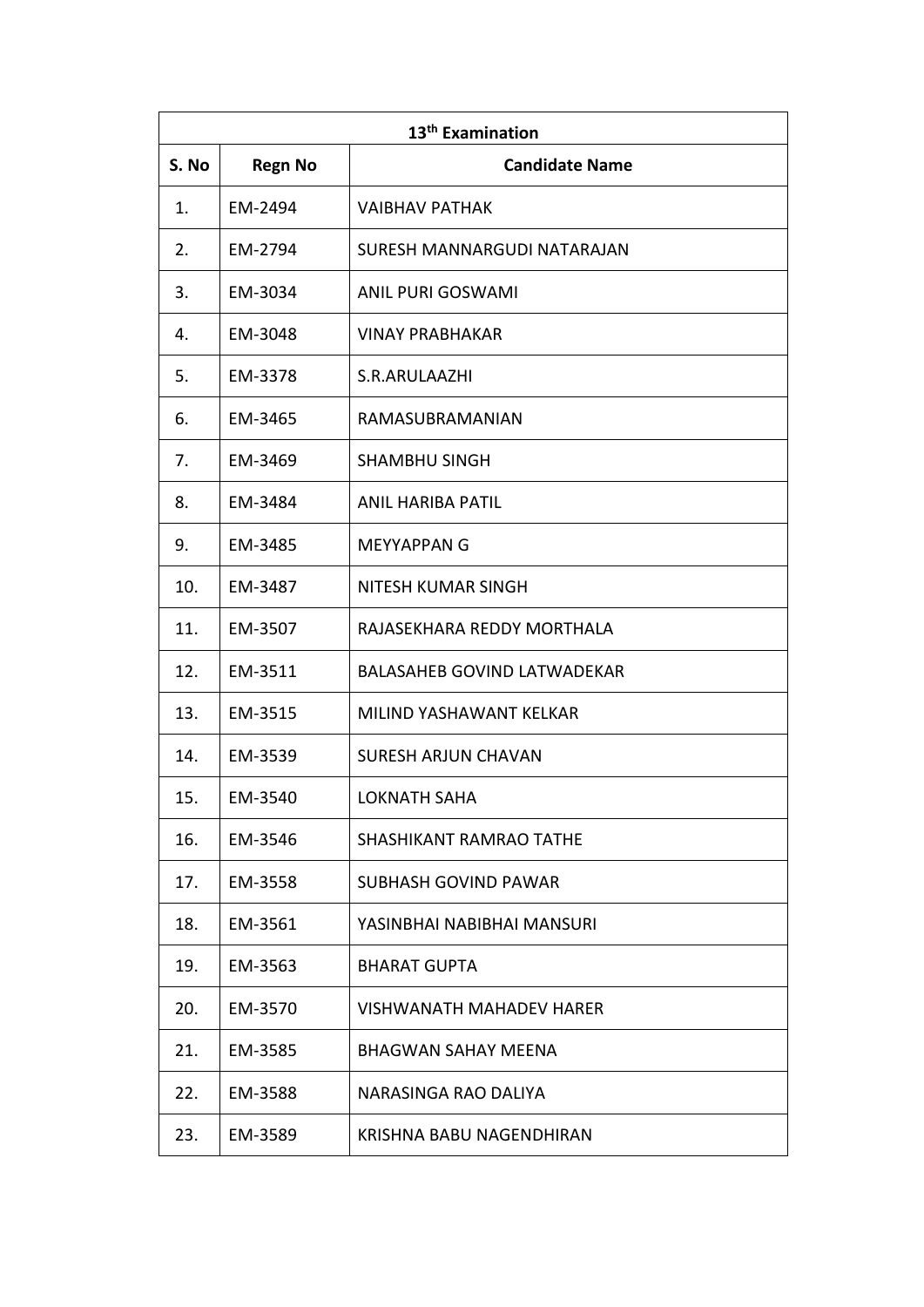| 13 <sup>th</sup> Examination |                |                               |
|------------------------------|----------------|-------------------------------|
| S. No                        | <b>Regn No</b> | <b>Candidate Name</b>         |
| 24.                          | EM-3618        | PRAFUL D KANZARIYA            |
| 25.                          | EM-3621        | <b>VISHVAPAL SINGH</b>        |
| 26.                          | EM-3633        | PRASHANT PANDHARINATH MAYEKAR |
| 27.                          | EM-3635        | NAGARAJA MADHYA               |
| 28.                          | EM-3639        | MALLAYA GURUBASAYA HIREMATH   |
| 29.                          | EM-3645        | <b>MALAY BISWAS</b>           |
| 30.                          | EM-3649        | PRAVEEN DINKAR CHANNE         |
| 31.                          | EM-3672        | KANTI BABULAL VALAMBHIYA      |
| 32.                          | EM-3676        | <b>EKRAMUL HAQUE</b>          |
| 33.                          | EM-3698        | <b>KAPIL DUA</b>              |
| 34.                          | EM-3702        | <b>VISHAL KOTHARI</b>         |
| 35.                          | EM-3719        | CHUDAMANI VERMA               |
| 36.                          | EM-3738        | <b>RAJEEV MISHRA</b>          |
| 37.                          | EM-3739        | AJIT VASANT KULKARNI          |
| 38.                          | EM-3745        | CHIRAG ARVINDLAL SONI         |
| 39.                          | EM-3751        | ELANGOVAN ARUMUGAM            |
| 40.                          | EM-3780        | VEERA ARAVA RAJU DASARI       |
| 41.                          | EM-3800        | <b>MUTHUSUNDARAM S</b>        |
| 42.                          | EM-3803        | SANJAY ASHOK NANDIGRAMWAR     |
| 43.                          | EM-3818        | K.RANJITHKUMAR                |
| 44.                          | EM-3841        | <b>SUNIL JAIN</b>             |
| 45.                          | EM-3857        | ROHIT BANSAL                  |
| 46.                          | EM-3863        | PRASHANT ANAND TODANKAR       |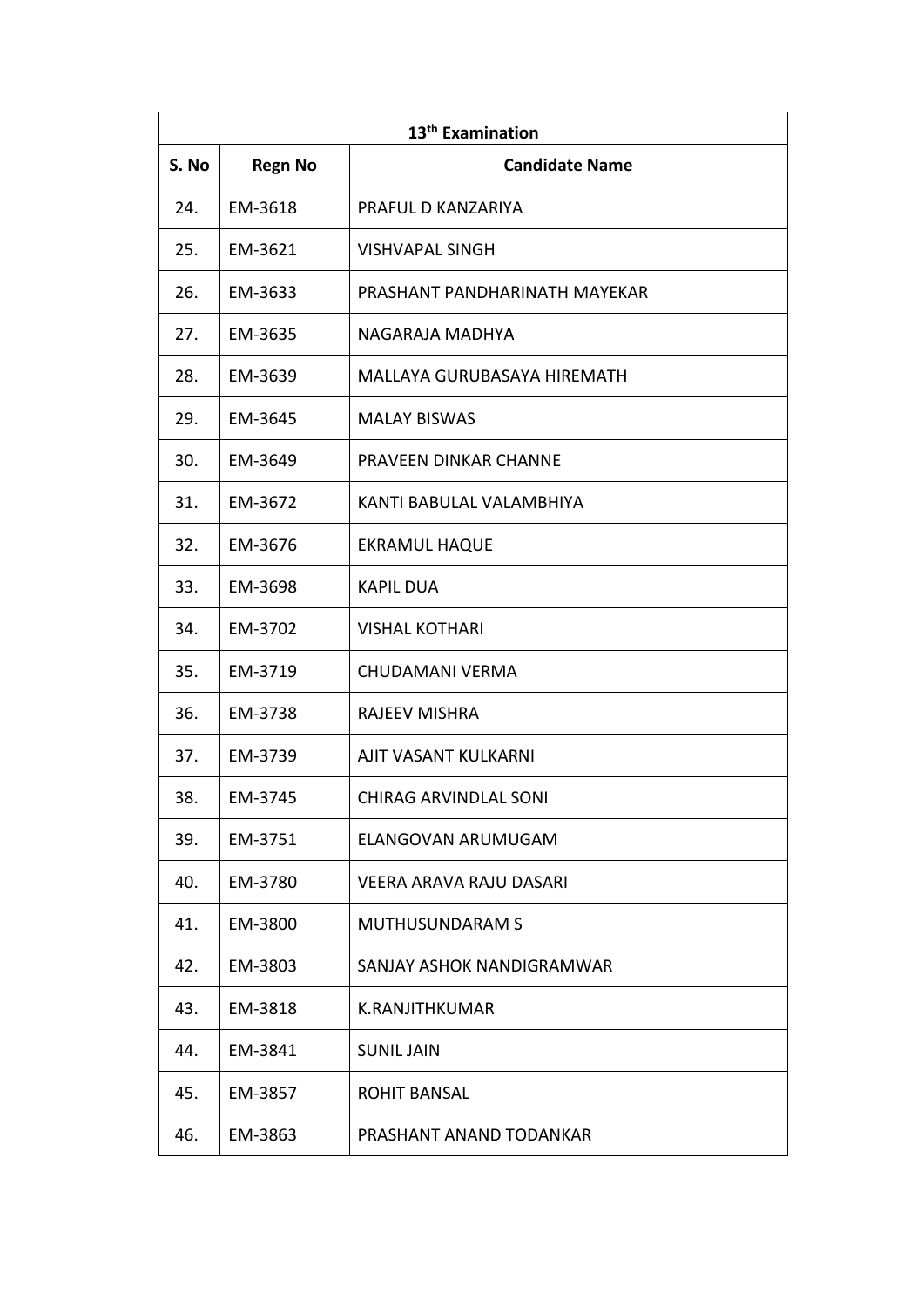| 13 <sup>th</sup> Examination |                |                                 |
|------------------------------|----------------|---------------------------------|
| S. No                        | <b>Regn No</b> | <b>Candidate Name</b>           |
| 47.                          | EM-3875        | PURUSHOTHAM PRASAD PRAVA        |
| 48.                          | EM-3893        | CHANDRAKANT DATTATRAYA KHADKE   |
| 49.                          | EM-3913        | VIKAS TRIMBAKRAO DUDHATE        |
| 50.                          | EM-3958        | JITENDRAKUMAR BABULAL MODI      |
| 51.                          | EM-3968        | SANTOSH KUMAR BURMAN            |
| 52.                          | EM-3976        | <b>JUSTEPHER XAVIER</b>         |
| 53.                          | EM-3984        | CHAITANYASINH SAHEBSINH JADEJA  |
| 54.                          | EM-3990        | OM VEER GAUR                    |
| 55.                          | EM-4016        | DHARAM NATH SHARMA              |
| 56.                          | EM-4019        | VIJAY KUMAR KANOJIYA            |
| 57.                          | EM-4038        | RAJENDRA SINGH SONGARA          |
| 58.                          | EM-4067        | <b>JITENDER SINGH</b>           |
| 59.                          | EM-4073        | <b>MANOJ SHARMA</b>             |
| 60.                          | EM-4096        | <b>JUGNU SHARMA</b>             |
| 61.                          | EM-4097        | GIRISAN.K                       |
| 62.                          | EM-4131        | <b>VENKAT RAO KULKARNI</b>      |
| 63.                          | EM-4135        | DHANANJAY KUMAR PANDEY          |
| 64.                          | EM-4142        | G. RAMASUBRAMANIAN              |
| 65.                          | EM-4152        | SANTOSH PRALHAD KADALE          |
| 66.                          | EM-4154        | VISHNUKANT POORANCHAND MATHURIA |
| 67.                          | EM-4157        | ONKAR DATT SHARMA               |
| 68.                          | EM-4159        | SILVESTER GOLDWIN M             |
| 69.                          | EM-4177        | ATUL PRABHAKAR KOLHE            |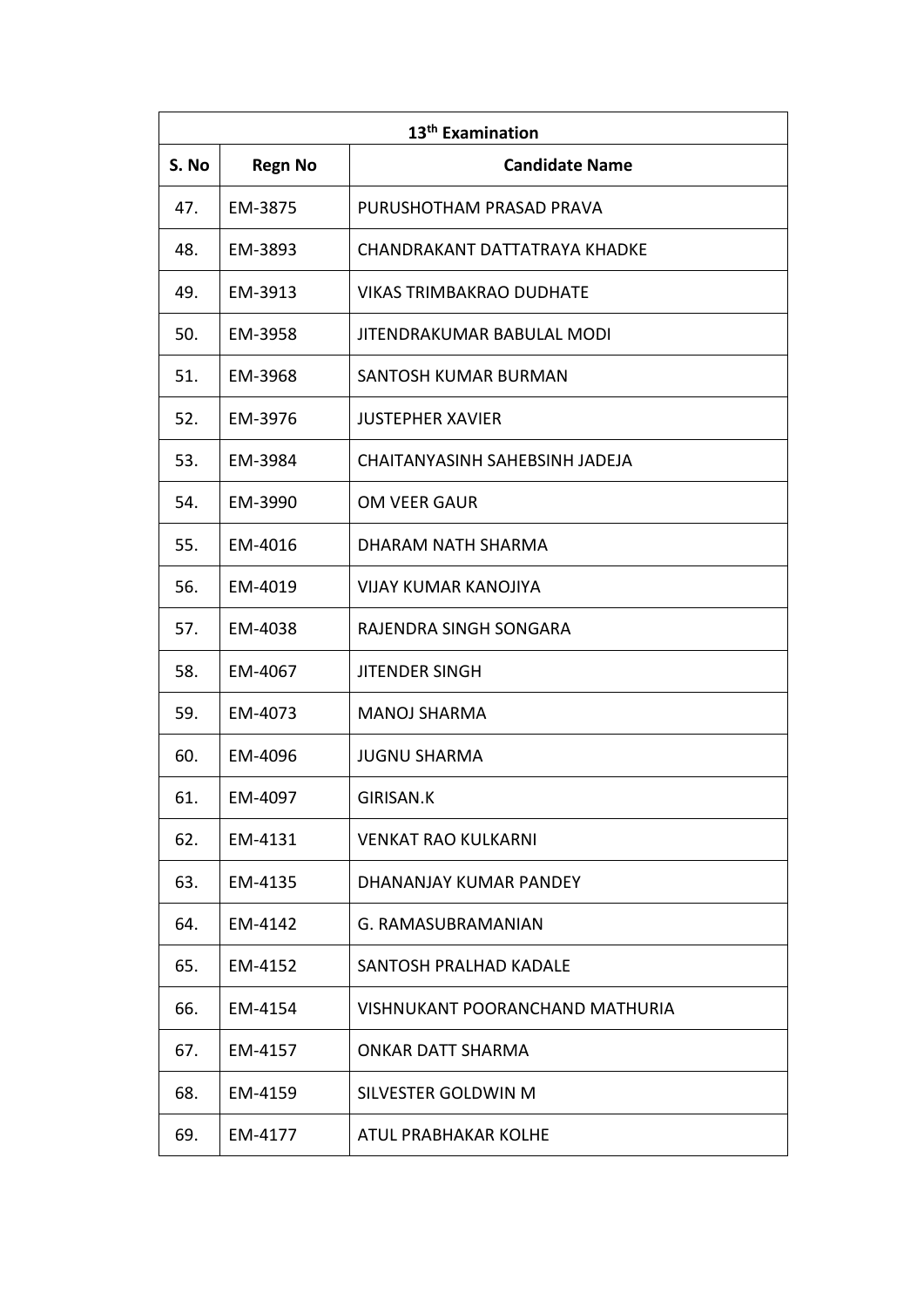| 13 <sup>th</sup> Examination |                |                                    |
|------------------------------|----------------|------------------------------------|
| S. No                        | <b>Regn No</b> | <b>Candidate Name</b>              |
| 70.                          | EM-4189        | <b>MRINU RAJ</b>                   |
| 71.                          | EM-4199        | PARAMESWARAN                       |
| 72.                          | EM-4204        | RAVINDRAN SHIVABASAPPA DODDANNAVAR |
| 73.                          | EM-4210        | SANJAY SRIVASTAVA                  |
| 74.                          | EM-4221        | GIRISHA GURUPURA SHANKAR           |
| 75.                          | EM-4240        | PANKAJ SHARMA                      |
| 76.                          | EM-4250        | J V L B SATYANARAYANA              |
| 77.                          | EM-4251        | SANJAY KUMAR SRIVASTAVA            |
| 78.                          | EM-4260        | <b>BASUDEO THAKUR</b>              |
| 79.                          | EM-4268        | SRIRAM                             |
| 80.                          | EM-4270        | <b>NITIN SHRIRANG KAPARE</b>       |
| 81.                          | EM-4289        | <b>DILIP SINGH</b>                 |
| 82.                          | EM-4299        | DINESHKUMAR NAGINBHAI PRAJAPATI    |
| 83.                          | EM-4319        | <b>SANJEEV KUMAR</b>               |
| 84.                          | EM-4334        | RAJA KUMAR VUCHURU                 |
| 85.                          | EM-4344        | <b>GANESH KUMAR</b>                |
| 86.                          | EM-4353        | <b>HARIOM BAHADUR SINGH</b>        |
| 87.                          | EM-4363        | MURALIDHARA BEGUR KUMARAIAH        |
| 88.                          | EM-4397        | <b>DEBDULAL GIRI</b>               |
| 89.                          | EM-4399        | PRAKASH DATTARAM TIRODKAR          |
| 90.                          | EM-4416        | SUNILKUMAR V V                     |
| 91.                          | EM-4461        | VIRAM MURAJI JAMARIYA              |
| 92.                          | EM-4490        | <b>GOUSE BASHA SHAIK</b>           |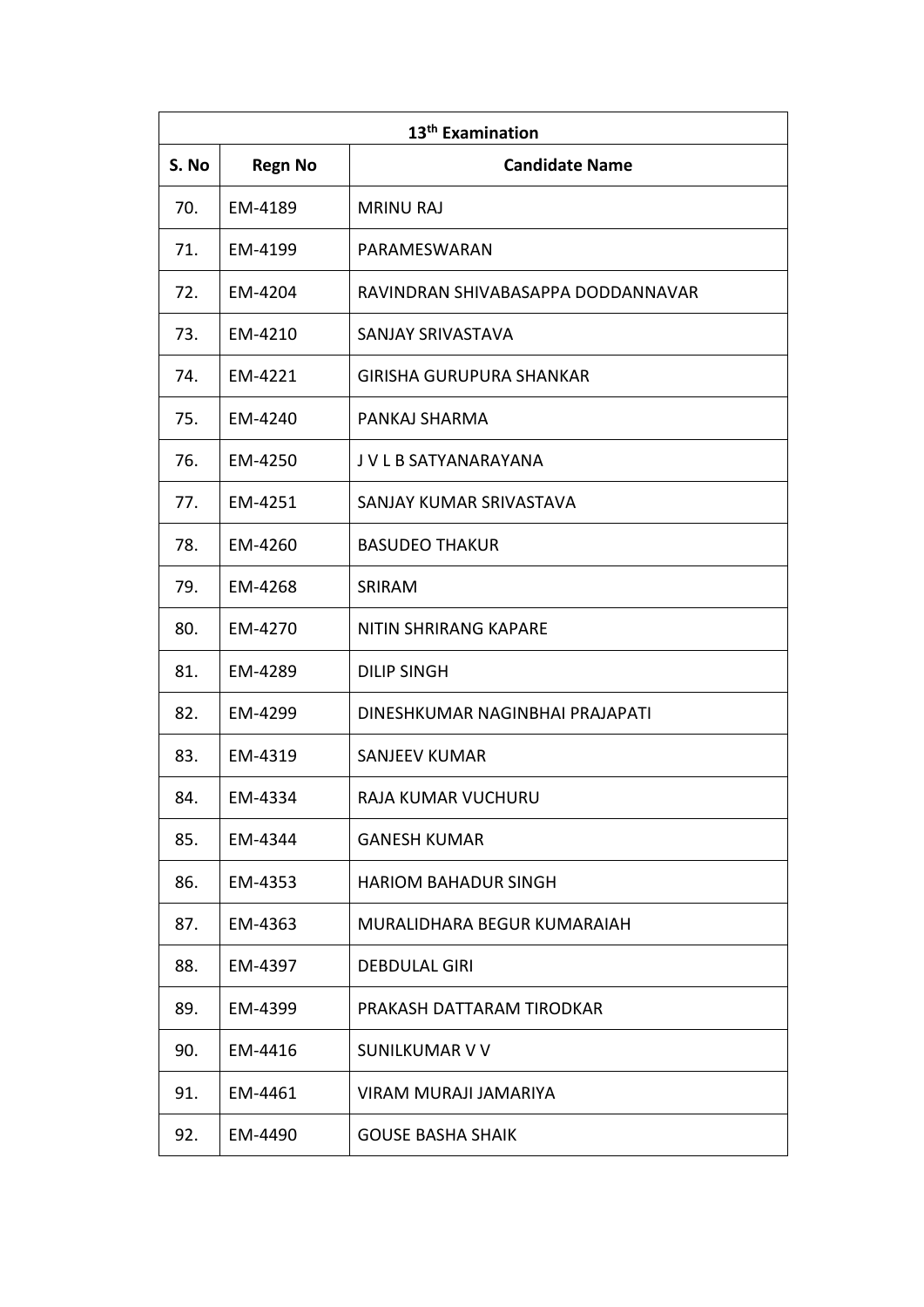| 13 <sup>th</sup> Examination |                |                                  |
|------------------------------|----------------|----------------------------------|
| S. No                        | <b>Regn No</b> | <b>Candidate Name</b>            |
| 93.                          | EM-4495        | PRASHANT PRATAP SALVI            |
| 94.                          | EM-4497        | SHALINDRA KUMAR PATHAK           |
| 95.                          | EM-4501        | <b>SHRIDHAR ANANT BARVE</b>      |
| 96.                          | EM-4511        | <b>RISHU KUMAR</b>               |
| 97.                          | EM-4518        | <b>GAGAN GANDHI</b>              |
| 98.                          | EM-4526        | <b>KAUSHIK KUMAR</b>             |
| 99.                          | EM-4543        | V GOVINDA RAJU                   |
| 100.                         | EM-4575        | <b>SAHILM</b>                    |
| 101.                         | EM-4595        | <b>SACHIN</b>                    |
| 102.                         | EM-4600        | <b>VATSAL BAJPAI</b>             |
| 103.                         | EM-4601        | SHIRISH PRABHAKAR KULKARNI       |
| 104.                         | EM-4603        | RATNA SRINIVAS BADETI            |
| 105.                         | EM-4610        | <b>GYANA RANJAN SENAPATI</b>     |
| 106.                         | EM-4615        | <b>AMOL VILAS GUDHATE</b>        |
| 107.                         | EM-4641        | <b>RAJESH KUMAR</b>              |
| 108.                         | EM-4645        | ALLLADI NARENDRA BABU            |
| 109.                         | EM-4675        | RAMESHWAR LAXMAN DHOLE           |
| 110.                         | EM-4696        | PRASHANT GAUR                    |
| 111.                         | EM-4698        | A.JESURAJAN                      |
| 112.                         | EM-4752        | M.PURUSHOTHAMAN                  |
| 113.                         | EM-4772        | <b>GOPAL SAMIRMAL OSTWAL</b>     |
| 114.                         | EM-4776        | CHANDRASHEKHAR BANDOPANT BHAGWAT |
| 115.                         | EM-4781        | <b>SURENDRA PRASAD</b>           |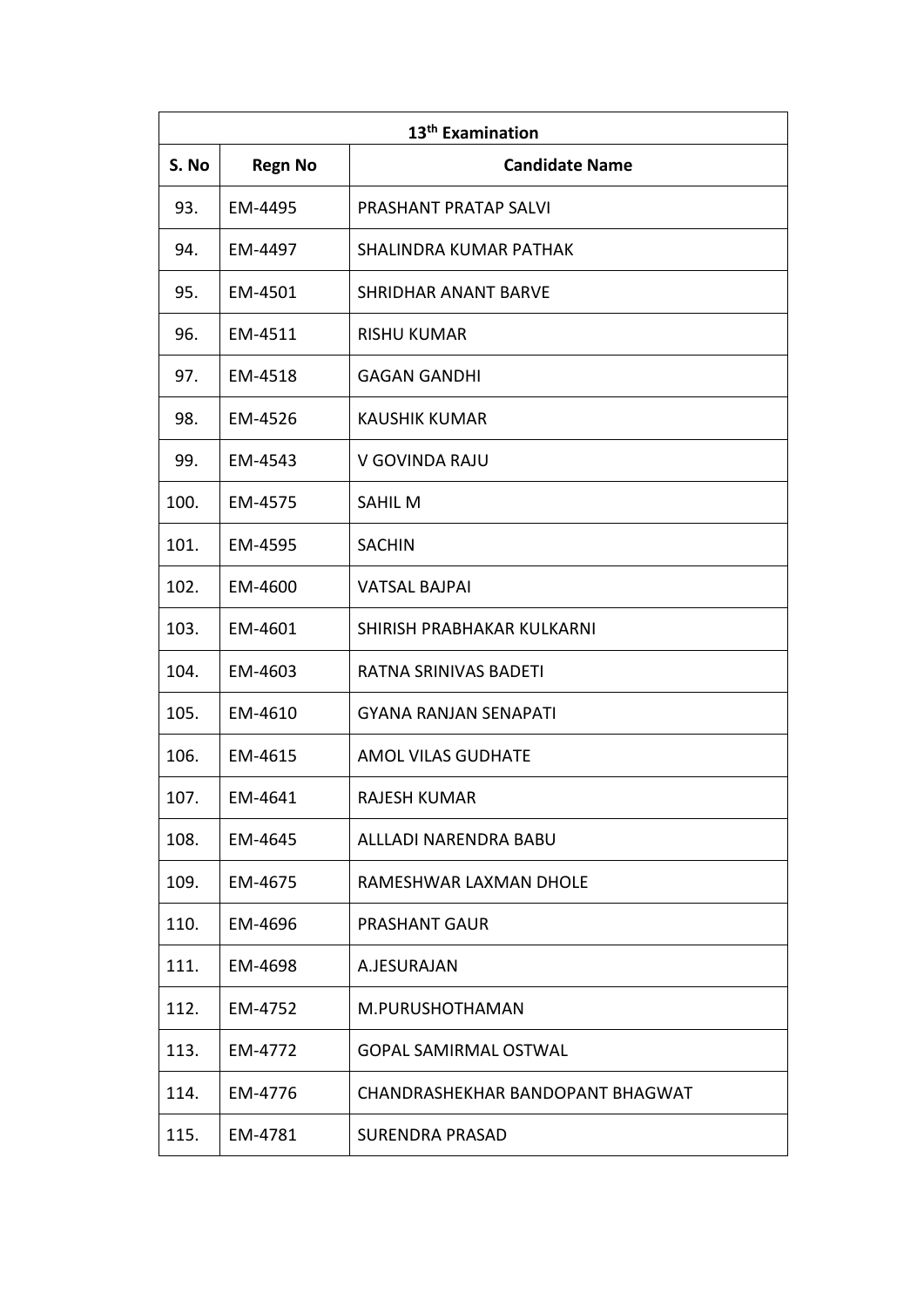| 13 <sup>th</sup> Examination |                |                                    |
|------------------------------|----------------|------------------------------------|
| S. No                        | <b>Regn No</b> | <b>Candidate Name</b>              |
| 116.                         | EM-4784        | BALAVADHI RAJU Y G                 |
| 117.                         | EM-4788        | <b>JAYADEVAN A P</b>               |
| 118.                         | EM-4800        | VENKATA DURGA PRASAD KATTA         |
| 119.                         | EM-4811        | <b>MOHD. UMAR NAGORI</b>           |
| 120.                         | EM-4851        | <b>SAUVIK BANERJEE</b>             |
| 121.                         | EM-4865        | PRANJAL BHARAT PARIKH              |
| 122.                         | EM-4868        | <b>VILAS MARUTI GHEVADE</b>        |
| 123.                         | EM-4886        | <b>KIRAN BHAU AROTE</b>            |
| 124.                         | EM-4904        | <b>AKHILESH SHARMA</b>             |
| 125.                         | EM-4937        | <b>VINIT KUMAR GUPTA</b>           |
| 126.                         | EM-4979        | <b>SUNEEL SEHGAL</b>               |
| 127.                         | EM-4982        | <b>KANNAN P</b>                    |
| 128.                         | EM-5005        | YOGENDRA PAL                       |
| 129.                         | EM-5006        | <b>NITIN SHASHIKANT AROLE</b>      |
| 130.                         | EM-5014        | <b>JAYANTH JACOB STEPHEN</b>       |
| 131.                         | EM-5043        | RITESH WAMANRAO DAHIKAR            |
| 132.                         | EM-5045        | <b>JAMEET CHAND</b>                |
| 133.                         | EM-5056        | <b>JIGAR NARENDRA SHAH</b>         |
| 134.                         | EM-5062        | <b>MD SHADAB AHMAD</b>             |
| 135.                         | EM-5108        | <b>BHAGYESH KALIDAS LIMBACHIYA</b> |
| 136.                         | EM-5128        | PRASAD RANGANATH CHAVARE           |
| 137.                         | EM-5200        | <b>RAJESH ARORA</b>                |
| 138.                         | EM-5208        | <b>PRABUG</b>                      |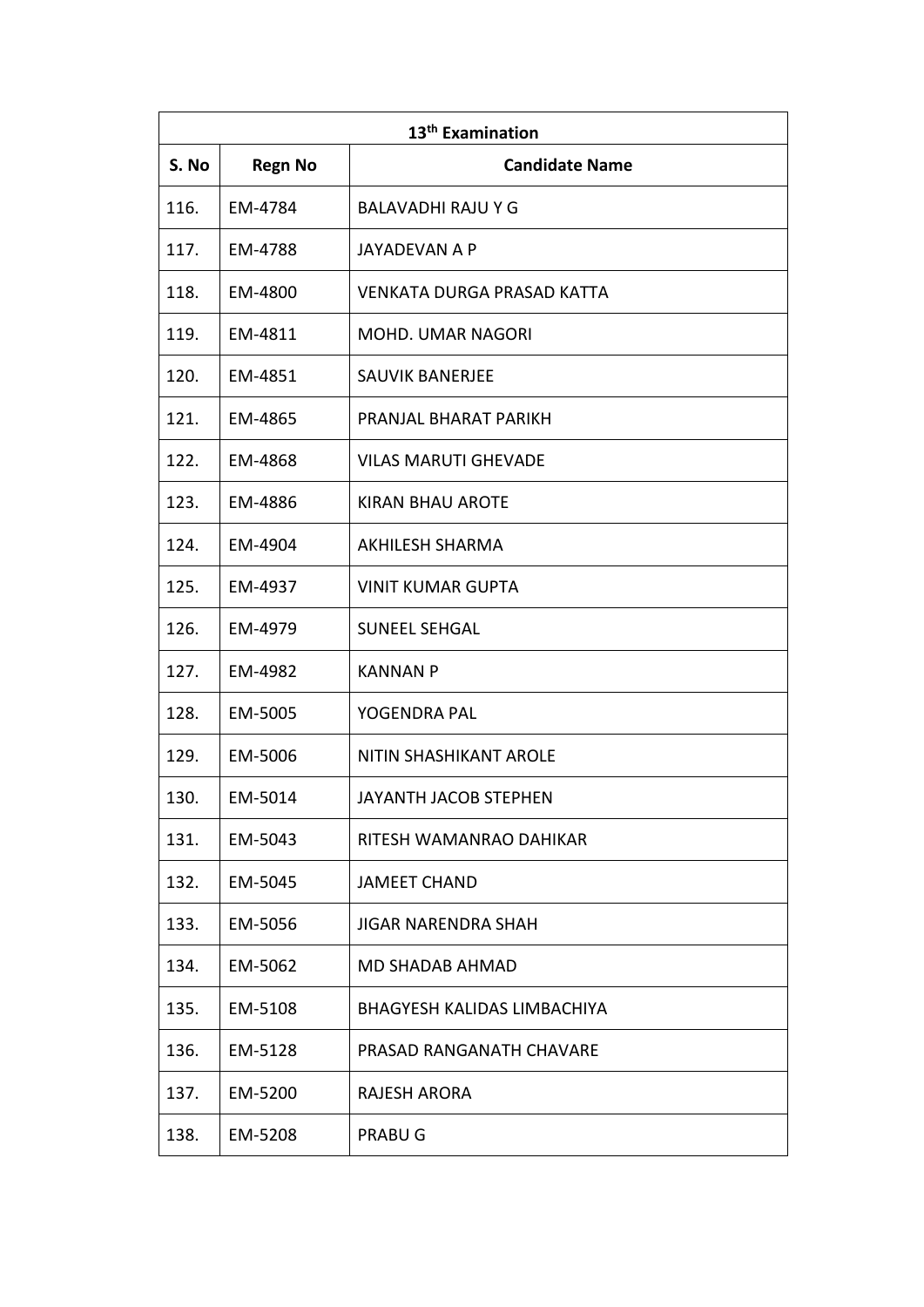| 13 <sup>th</sup> Examination |                |                                   |
|------------------------------|----------------|-----------------------------------|
| S. No                        | <b>Regn No</b> | <b>Candidate Name</b>             |
| 139.                         | EM-5216        | <b>CHANDRASEKARAN GURUMOORTHY</b> |
| 140.                         | EM-5218        | DNYANESH DIGAMBAR DEVARE          |
| 141.                         | EM-5222        | RAKESH KUMAR BIYANI               |
| 142.                         | EM-5233        | RAJESH SADASHIV DAMALE            |
| 143.                         | EM-5234        | <b>MAHESH CHAND GUPTA</b>         |
| 144.                         | EM-5298        | <b>RAJKUMAR</b>                   |
| 145.                         | EM-5313        | <b>SOMNATH SARKAR</b>             |
| 146.                         | EM-5347        | <b>BHASKARA RAO TEKU</b>          |
| 147.                         | EM-5356        | <b>SANGRAM NAIK</b>               |
| 148.                         | EM-5366        | RAJANEESH SRIVASTAVA              |
| 149.                         | EM-5372        | <b>ABHINAV SINGH</b>              |
| 150.                         | EM-5373        | <b>ARINDAM GUPTA</b>              |
| 151.                         | EM-5414        | <b>RAJINDER SINGH</b>             |
| 152.                         | EM-5420        | ATUL MUZUMDAR                     |
| 153.                         | EM-5435        | <b>MUKESH KUMAR JAIN</b>          |
| 154.                         | EM-5489        | <b>AMIT KUMAR MITTAL</b>          |
| 155.                         | EM-5497        | <b>MD SABIR ALI</b>               |
| 156.                         | EM-5521        | MINESH KUMAR JAISWAL              |
| 157.                         | EM-5530        | <b>SHAIK JABEED</b>               |
| 158.                         | EM-5565        | <b>SUNATHKUMAR V</b>              |
| 159.                         | EM-5664        | NEELAMBARI SWAPNIL SONAWANE       |
| 160.                         | EM-5713        | <b>BISWANATH ROY</b>              |
| 161.                         | EM-5714        | <b>BHUPINDER SINGH BHULLAR</b>    |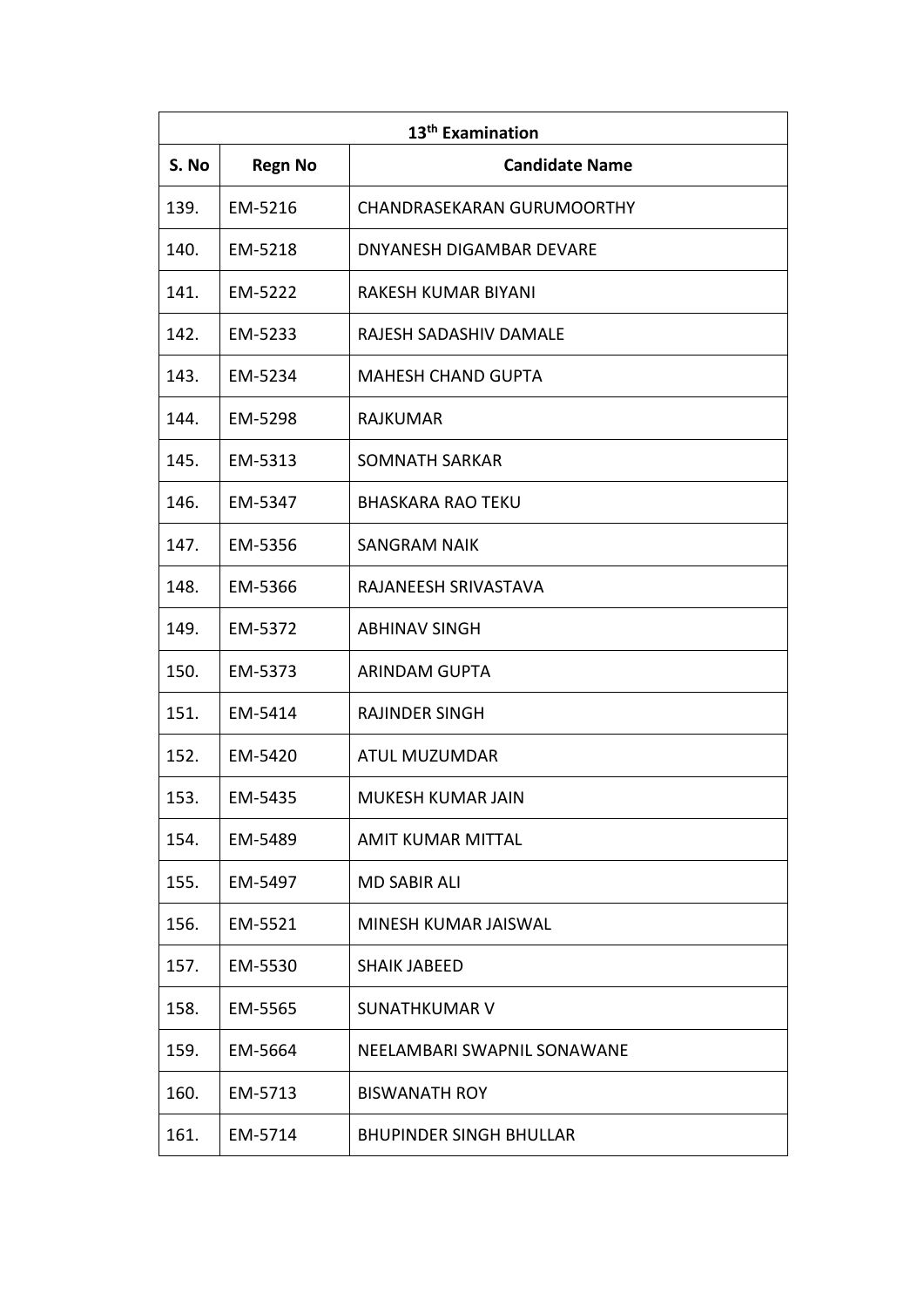| 13 <sup>th</sup> Examination |                |                                 |
|------------------------------|----------------|---------------------------------|
| S. No                        | <b>Regn No</b> | <b>Candidate Name</b>           |
| 162.                         | EM-5724        | MEHUL ASHOKKUMAR LOTWALA        |
| 163.                         | EA-10623       | M PRASAD BABU                   |
| 164.                         | EA-10935       | <b>SAM PALLIATH JOSEPH</b>      |
| 165.                         | EA-11213       | YASHAVANT BHAURAO YADAV         |
| 166.                         | EA-11265       | UDAYABHANU B HERALA             |
| 167.                         | EA-11298       | <b>MANGESH DEEPAK GIRME</b>     |
| 168.                         | EA-11302       | RAJKUMAR PAROHA                 |
| 169.                         | EA-11333       | <b>JITENDER KUMAR</b>           |
| 170.                         | EA-11362       | PARAG MANOHAR KOLI              |
| 171.                         | EA-11364       | RANJEET NANUBHAI KSHIRSAGAR     |
| 172.                         | EA-11373       | LAXMINARAYANA BHAT              |
| 173.                         | EA-11534       | KANTILAL AMBARAM PATEL          |
| 174.                         | EA-11588       | HITESHKUMAR JAYANTIBHAI PATEL   |
| 175.                         | EA-11614       | <b>GOPICHAND BABURAO GHODKE</b> |
| 176.                         | EA-11616       | ASHISH MISHRA                   |
| 177.                         | EA-11633       | DHAVA SELVAM A                  |
| 178.                         | EA-11791       | RAMCHANDRA BHIKU MANE           |
| 179.                         | EA-11818       | RAVINDRA PATHAK                 |
| 180.                         | EA-11839       | <b>SANJAY SADASHIV RODE</b>     |
| 181.                         | EA-11846       | PRATAP KUMAR PANIGRAHY          |
| 182.                         | EA-11851       | <b>TULENDRA CHOUDHARY</b>       |
| 183.                         | EA-11871       | PANKAJ KUMAR SINHA              |
| 184.                         | EA-11877       | LOKESH DWIVEDI                  |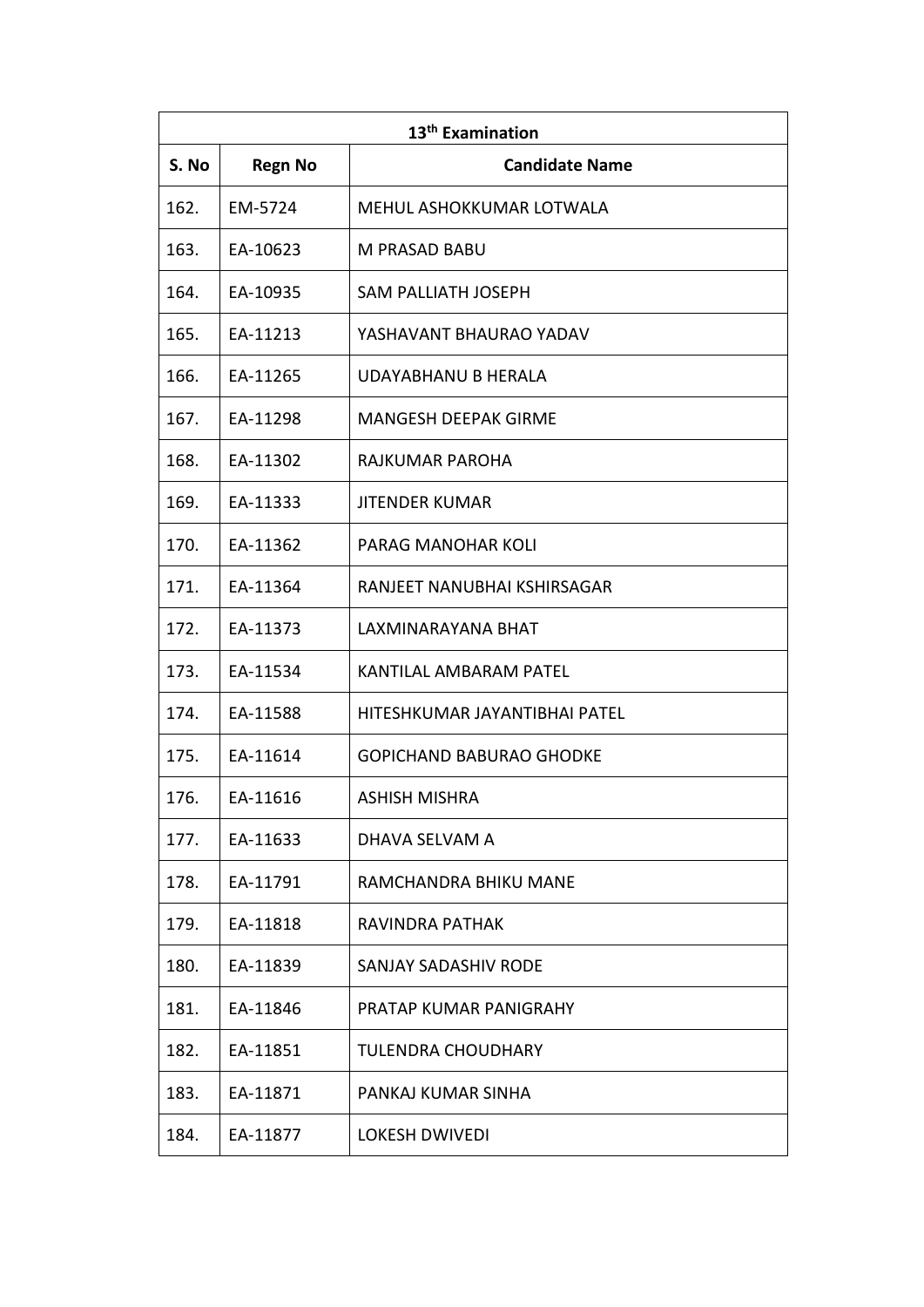| 13 <sup>th</sup> Examination |                |                              |
|------------------------------|----------------|------------------------------|
| S. No                        | <b>Regn No</b> | <b>Candidate Name</b>        |
| 185.                         | EA-11949       | JOSEPH JOSEPH KADANTHODU     |
| 186.                         | EA-11950       | NAROTTAM BARONIYA            |
| 187.                         | EA-11961       | ASWINI KUMAR J               |
| 188.                         | EA-11969       | ANUJ KUMAR MALIK             |
| 189.                         | EA-12011       | DEBABRATA CHAUDHURI          |
| 190.                         | EA-12038       | SAMPATH THATIKONDA           |
| 191.                         | EA-12172       | SANDIP JASHAVANATRAY PAREKH  |
| 192.                         | EA-12177       | <b>BALAJI MANOHAR</b>        |
| 193.                         | EA-12197       | <b>DEEPAKS</b>               |
| 194.                         | EA-12245       | SANJAYKUMAR KALLAPPA TONAPI  |
| 195.                         | EA-12283       | CHITTARANJAN PANDA           |
| 196.                         | EA-12294       | <b>AZMAT ALI BAIG</b>        |
| 197.                         | EA-12303       | SANDIPAN NIVRUTTI BHOSALE    |
| 198.                         | EA-12327       | <b>JITENDRA KUMAR</b>        |
| 199.                         | EA-12364       | <b>RAJEEV R</b>              |
| 200.                         | EA-12405       | W.DHINESH                    |
| 201.                         | EA-12442       | DRIGENDRA KUMAR              |
| 202.                         | EA-12443       | <b>SUNIL KUMAR SINHA</b>     |
| 203.                         | EA-12454       | <b>SUDHIR DEO</b>            |
| 204.                         | EA-12509       | <b>CHITRANGAD JAIN</b>       |
| 205.                         | EA-12513       | <b>SUSHANT KUMAR SWARIES</b> |
| 206.                         | EA-12537       | YOGESH KUMAR BHATI           |
| 207.                         | EA-12625       | <b>HADI ABBAS MIRZA</b>      |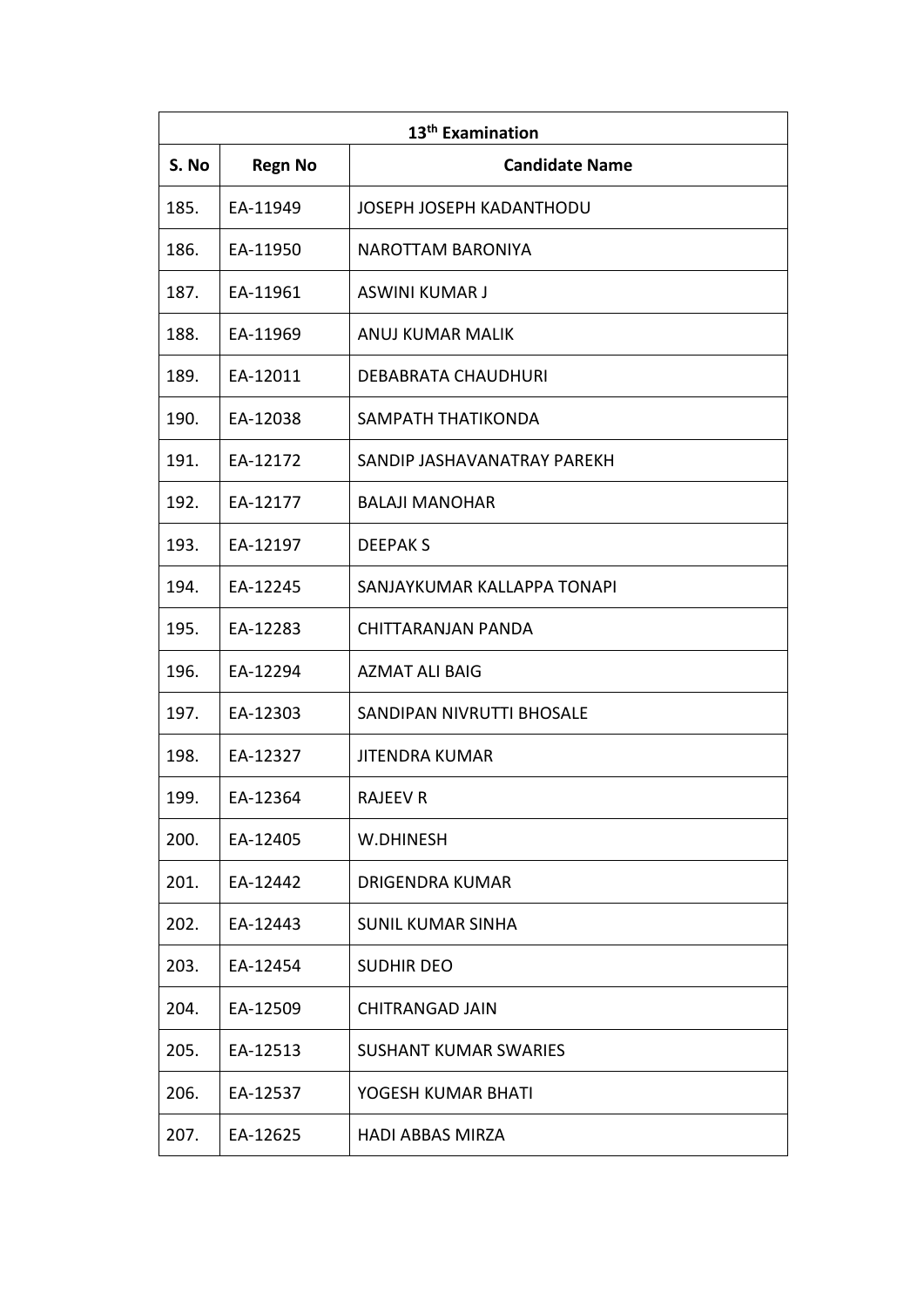| 13 <sup>th</sup> Examination |                |                                     |
|------------------------------|----------------|-------------------------------------|
| S. No                        | <b>Regn No</b> | <b>Candidate Name</b>               |
| 208.                         | EA-12640       | <b>KRISHNA KUMAR</b>                |
| 209.                         | EA-12641       | <b>VIPUL DNYANDEO PATIL</b>         |
| 210.                         | EA-12680       | KAUSHALKUMAR REJENDRAPRASAD PANDYA  |
| 211.                         | EA-12758       | RAJESH ARJUN BALANI                 |
| 212.                         | EA-12772       | <b>S DINESH</b>                     |
| 213.                         | EA-12916       | <b>RAJENDER GUGLANI</b>             |
| 214.                         | EA-12917       | RAMANI KUMARI VENKATA MULAPARTHI    |
| 215.                         | EA-12985       | NARLANKA SATYANARAYAN RAO           |
| 216.                         | EA-13019       | BYJU P.R.                           |
| 217.                         | EA-13057       | DEVENDRAKUMAR L CHOUHAN             |
| 218.                         | EA-13081       | SANDHYA VASANT DHONGDE              |
| 219.                         | EA-13083       | <b>MARY CHATTERJEE</b>              |
| 220.                         | EA-13119       | KOUSHIK SINGHA ROY                  |
| 221.                         | EA-13138       | ARUN PRASAD C                       |
| 222.                         | EA-13198       | PARDEEP KUMAR                       |
| 223.                         | EA-13231       | <b>USHA SINGH</b>                   |
| 224.                         | EA-13232       | KUMAR RAJESH TEJ PAL SINGH          |
| 225.                         | EA-13348       | <b>JITENDRA KUMAR</b>               |
| 226.                         | EA-13357       | KALAISELVAN MOHAMMEDPET SUBRAMANIAN |
| 227.                         | EA-13374       | ARUN AGARWAL                        |
| 228.                         | EA-13380       | SANDIP BABU DESSAI                  |
| 229.                         | EA-13520       | <b>VISHAL SINGH</b>                 |
| 230.                         | EA-13555       | YUGALKISHOR KESHAV PRASAD           |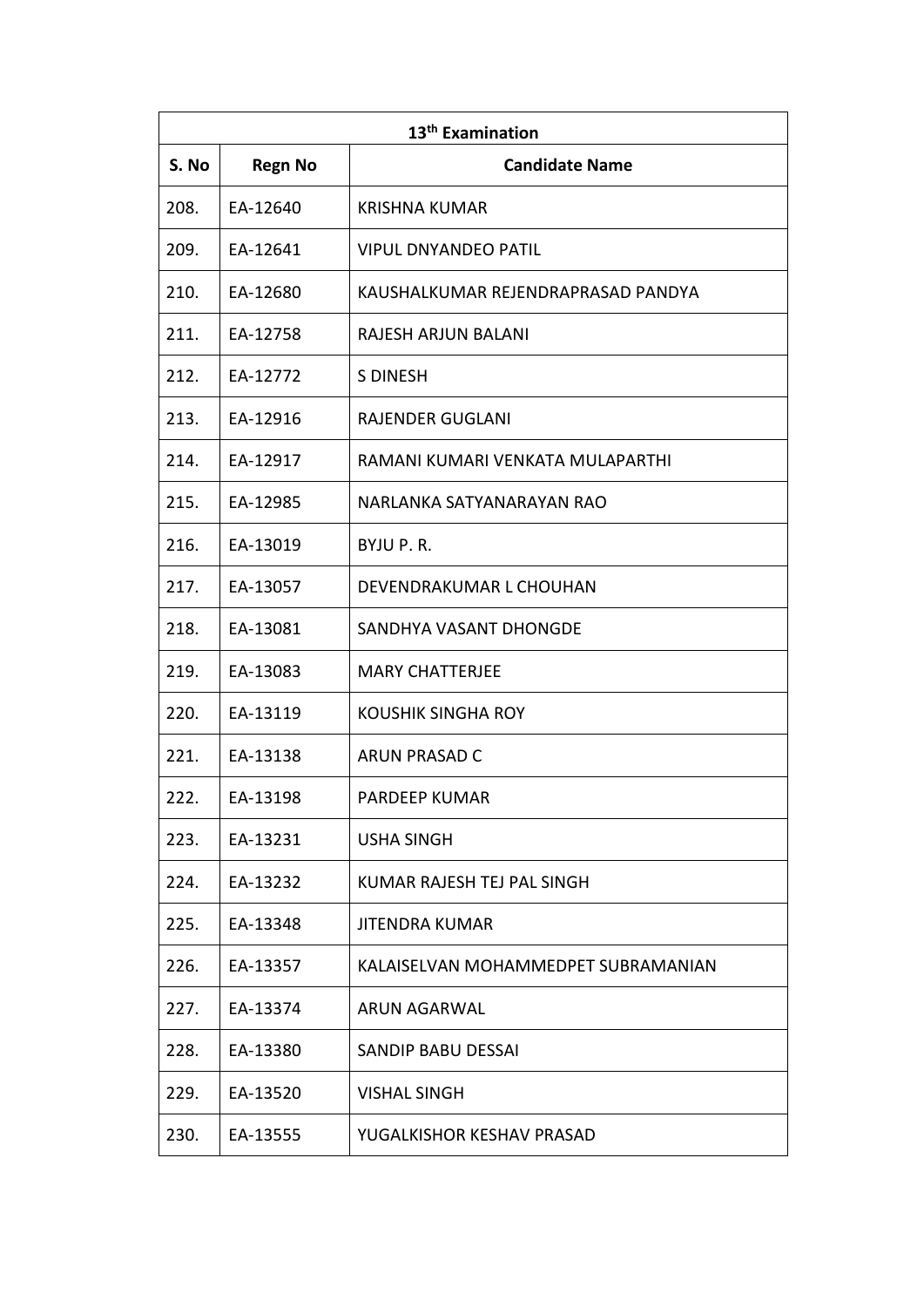| 13 <sup>th</sup> Examination |                |                                |
|------------------------------|----------------|--------------------------------|
| S. No                        | <b>Regn No</b> | <b>Candidate Name</b>          |
| 231.                         | EA-13584       | <b>SUBRATA CHAKI</b>           |
| 232.                         | EA-13636       | <b>ANIL KUMAR DHIR</b>         |
| 233.                         | EA-13670       | PARVESH CHANDER GUPTA          |
| 234.                         | EA-13681       | <b>SURAJIT SAMANTA</b>         |
| 235.                         | EA-13704       | <b>MANISH AGARWAL</b>          |
| 236.                         | EA-13743       | <b>KALI PRASAD DAS</b>         |
| 237.                         | EA-13750       | <b>HARIKRISHNAN K</b>          |
| 238.                         | EA-13791       | BHEEMESWARA PRASAD MATAM       |
| 239.                         | EA-13843       | RAMAKRISHANAN VIJAYARAMAN      |
| 240.                         | EA-13847       | <b>SAUGATA LAHIRI</b>          |
| 241.                         | EA-13857       | S.VELAZAGAN                    |
| 242.                         | EA-13900       | <b>GOPESH VIJAY</b>            |
| 243.                         | EA-13914       | RAJEEV KUMAR MISHRA            |
| 244.                         | EA-13937       | <b>SIVASANKARI R</b>           |
| 245.                         | EA-13979       | SANJAY L AGRAWAL               |
| 246.                         | EA-13987       | DEBANSHU KUMAR PANDA           |
| 247.                         | EA-14002       | YOGESHKUMAR RAMANLAL PRAJAPATI |
| 248.                         | EA-14008       | <b>VIVEK SHARMA</b>            |
| 249.                         | EA-14022       | <b>GAJANAND AGARWAL</b>        |
| 250.                         | EA-14026       | SANJAY PRATAP SINGH            |
| 251.                         | EA-14032       | <b>SUNIL SHANKAR GAWDE</b>     |
| 252.                         | EA-14106       | ANOOP O P                      |
| 253.                         | EA-14183       | NAVIN KUMAR PALIWAL            |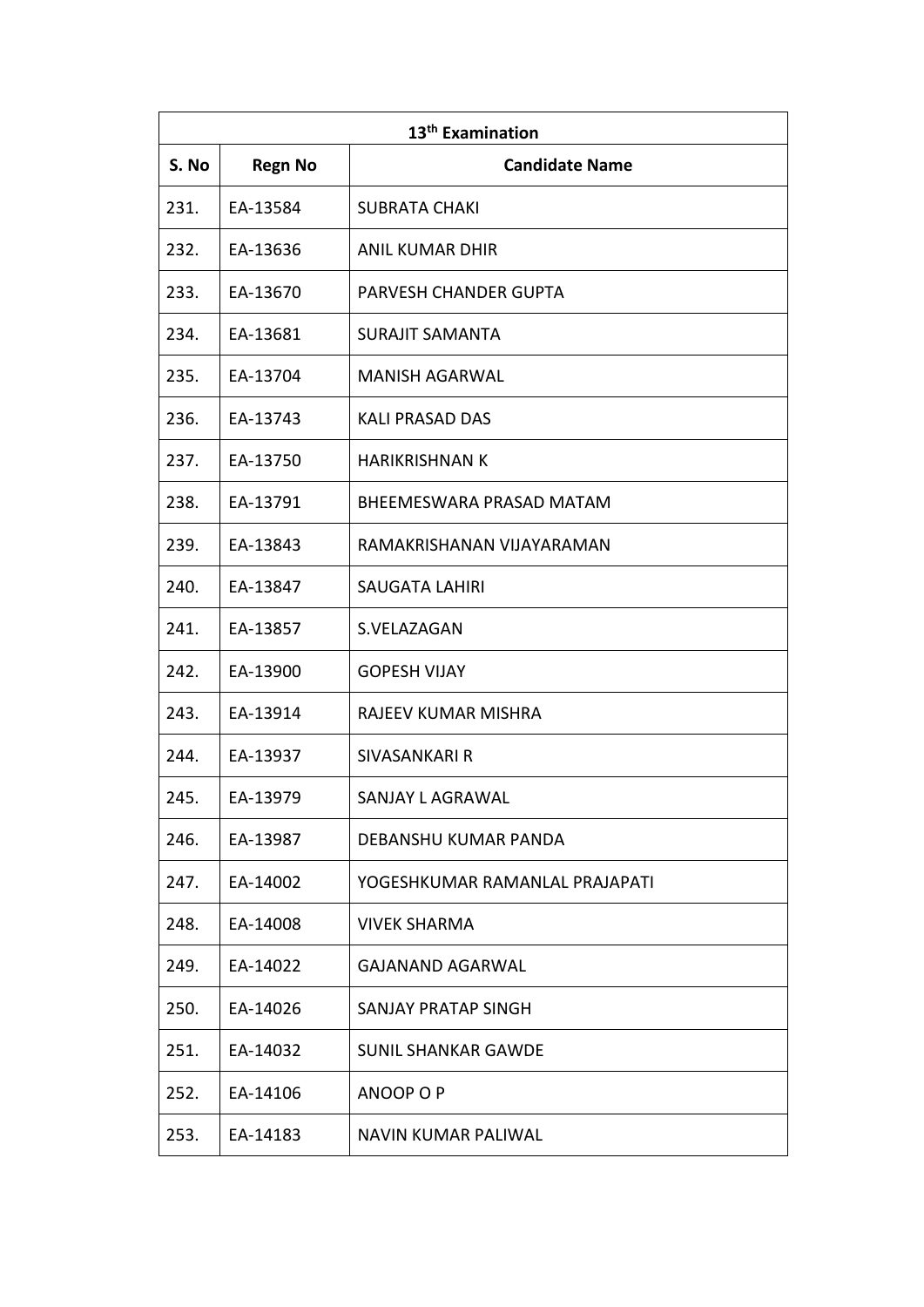| 13 <sup>th</sup> Examination |                |                               |
|------------------------------|----------------|-------------------------------|
| S. No                        | <b>Regn No</b> | <b>Candidate Name</b>         |
| 254.                         | EA-14224       | <b>ANJANEYULU ANDE</b>        |
| 255.                         | EA-14238       | SATYAJIT RAOSAHEB PATIL       |
| 256.                         | EA-14257       | UTPALKUMAR NATVARLAL PATEL    |
| 257.                         | EA-14307       | <b>BALWANT SINGH PAINKRA</b>  |
| 258.                         | EA-14311       | <b>HEMANT LOKRAS</b>          |
| 259.                         | EA-14341       | BIRENDRA KUMAR BARNWAL        |
| 260.                         | EA-14366       | PUSHPENDRA YADAV              |
| 261.                         | EA-14415       | DEEPAK G KUDVA                |
| 262.                         | EA-14445       | <b>NIKHIL DILIP GARAD</b>     |
| 263.                         | EA-14448       | <b>KHUSHBIR SINGH</b>         |
| 264.                         | EA-14458       | <b>DALIP SINGH</b>            |
| 265.                         | EA-14482       | JAYDEEPSINH CHHATRASINH BARIA |
| 266.                         | EA-14483       | <b>THOMAS PHILIP</b>          |
| 267.                         | EA-14503       | <b>NILESH KUMAR PANDIT</b>    |
| 268.                         | EA-14560       | <b>VENKATALAXMI M</b>         |
| 269.                         | EA-14584       | SARFRAZ AHMED KHAN            |
| 270.                         | EA-14598       | ADITI SHRIKANT BHUSARI        |
| 271.                         | EA-14603       | SURESH BABU GOLLAMUDI         |
| 272.                         | EA-14625       | <b>MOHIT SHARMA</b>           |
| 273.                         | EA-14649       | <b>MANDEEP MOHINDRU</b>       |
| 274.                         | EA-14747       | SANDEEP KUMAR                 |
| 275.                         | EA-14782       | NEERAJ KUMAR                  |
| 276.                         | EA-14802       | SAROJ KUMAR MOHARANA          |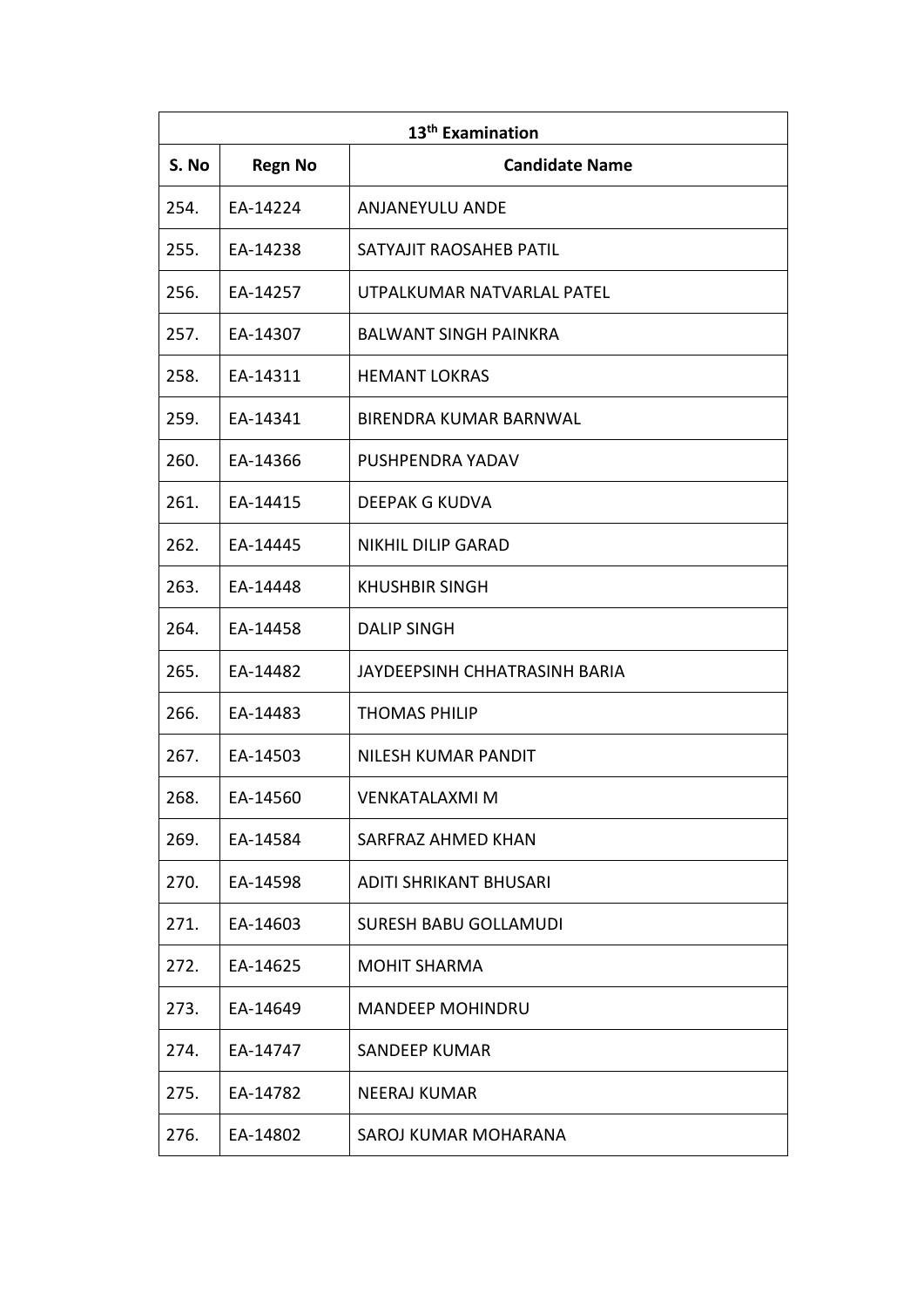| 13 <sup>th</sup> Examination |                |                             |  |
|------------------------------|----------------|-----------------------------|--|
| S. No                        | <b>Regn No</b> | <b>Candidate Name</b>       |  |
| 277.                         | EA-14805       | <b>SACHIN JAYRAM RAUT</b>   |  |
| 278.                         | EA-14818       | <b>JAGDISH CHAND SAINI</b>  |  |
| 279.                         | EA-14821       | RONAK SURESHBHAI PATEL      |  |
| 280.                         | EA-14849       | <b>SREEKANTH S</b>          |  |
| 281.                         | EA-14875       | <b>SUMIT JADWAL</b>         |  |
| 282.                         | EA-14902       | <b>ASHISH - MEHTA</b>       |  |
| 283.                         | EA-14911       | <b>ARPIT SHARMA</b>         |  |
| 284.                         | EA-14932       | <b>RAMESH S</b>             |  |
| 285.                         | EA-14954       | <b>JAGADANANDA SAHU</b>     |  |
| 286.                         | EA-14968       | <b>MANOJ KUMAR MITTAL</b>   |  |
| 287.                         | EA-14990       | DEVANG PRAKASHKUMAR TRIVEDI |  |
| 288.                         | EA-15003       | <b>ROBIN BABU</b>           |  |
| 289.                         | EA-15042       | SANDEEP MAHAJAN             |  |
| 290.                         | EA-15050       | <b>PARESH KUMAR GOEL</b>    |  |
| 291.                         | EA-15052       | PIYUSH GUPTA                |  |
| 292.                         | EA-15116       | AVADHOOT VIDYADHAR DIXIT    |  |
| 293.                         | EA-15117       | <b>BHAVESH GUPTA</b>        |  |
| 294.                         | EA-15132       | <b>MOHIT CHANDRA JOSHI</b>  |  |
| 295.                         | EA-15135       | <b>VIVEK KUMAR SINGH</b>    |  |
| 296.                         | EA-15159       | <b>PRAMOD KUMAR</b>         |  |
| 297.                         | EA-15182       | ABDUL MAJID KHAN            |  |
| 298.                         | EA-15186       | <b>GOPI KRISHNA ALAMURI</b> |  |
| 299.                         | EA-15190       | DURGA PRASAD PADHY          |  |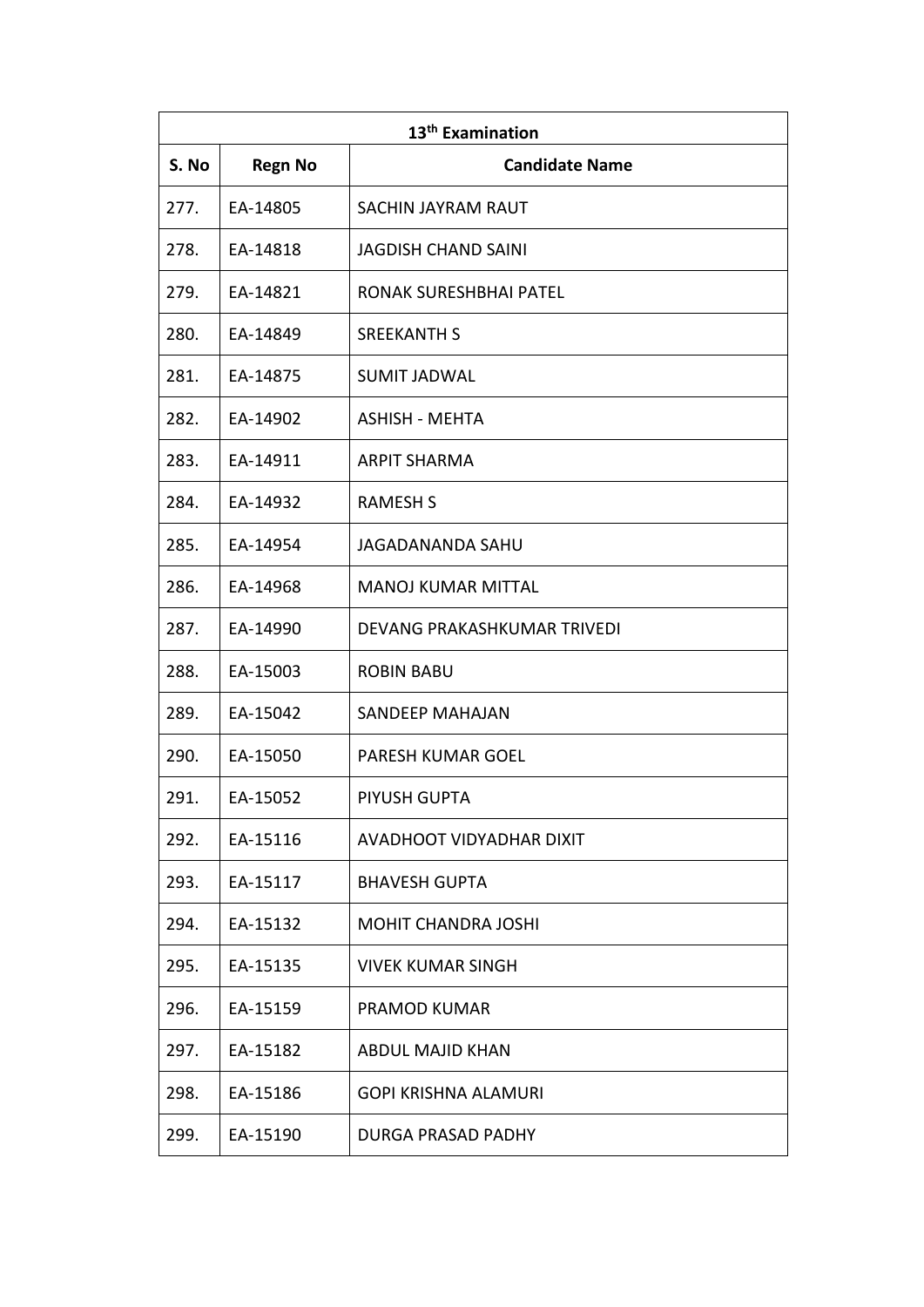| 13 <sup>th</sup> Examination |                |                                      |  |
|------------------------------|----------------|--------------------------------------|--|
| S. No                        | <b>Regn No</b> | <b>Candidate Name</b>                |  |
| 300.                         | EA-15195       | <b>SAMEER JOSHI</b>                  |  |
| 301.                         | EA-15199       | <b>DILIP KUMAR SAIKIA</b>            |  |
| 302.                         | EA-15233       | <b>VINEET DUBEY</b>                  |  |
| 303.                         | EA-15236       | RAJARAO GUDDATI                      |  |
| 304.                         | EA-15240       | RAVINDRA KUMAR SAHU                  |  |
| 305.                         | EA-15241       | <b>VARINDER SINGH JUDGE</b>          |  |
| 306.                         | EA-15251       | <b>RAMESH KUMAR</b>                  |  |
| 307.                         | EA-15291       | <b>E ABDU RAHEEM</b>                 |  |
| 308.                         | EA-15294       | <b>SHASHANK JAIN</b>                 |  |
| 309.                         | EA-15323       | <b>VIJAY SINGH R</b>                 |  |
| 310.                         | EA-15333       | KETAN JAYSUKHLAL ZINZUVADIA          |  |
| 311.                         | EA-15343       | <b>GEORGE VADAKKUMPARAMBIL JAMES</b> |  |
| 312.                         | EA-15397       | <b>RICHA SINGH THAKUR</b>            |  |
| 313.                         | EA-15421       | RAVISANKAR UNITHIRI JAYAKUMAR        |  |
| 314.                         | EA-15458       | <b>ABHIJIT BANDHU</b>                |  |
| 315.                         | EA-15466       | <b>ANIL KUMAR</b>                    |  |
| 316.                         | EA-15487       | <b>VISHAL MANI TRIPATHI</b>          |  |
| 317.                         | EA-15496       | DHARMESHKUMAR ARVINDBHAI PANCHAL     |  |
| 318.                         | EA-15507       | RAJEEV KUMAR                         |  |
| 319.                         | EA-15519       | NIRANJAN J                           |  |
| 320.                         | EA-15534       | NETAJI BHAGAWAN SATHE                |  |
| 321.                         | EA-15540       | <b>ARUN PRASAD</b>                   |  |
| 322.                         | EA-15552       | SACHIN MAHABAL PUJARI                |  |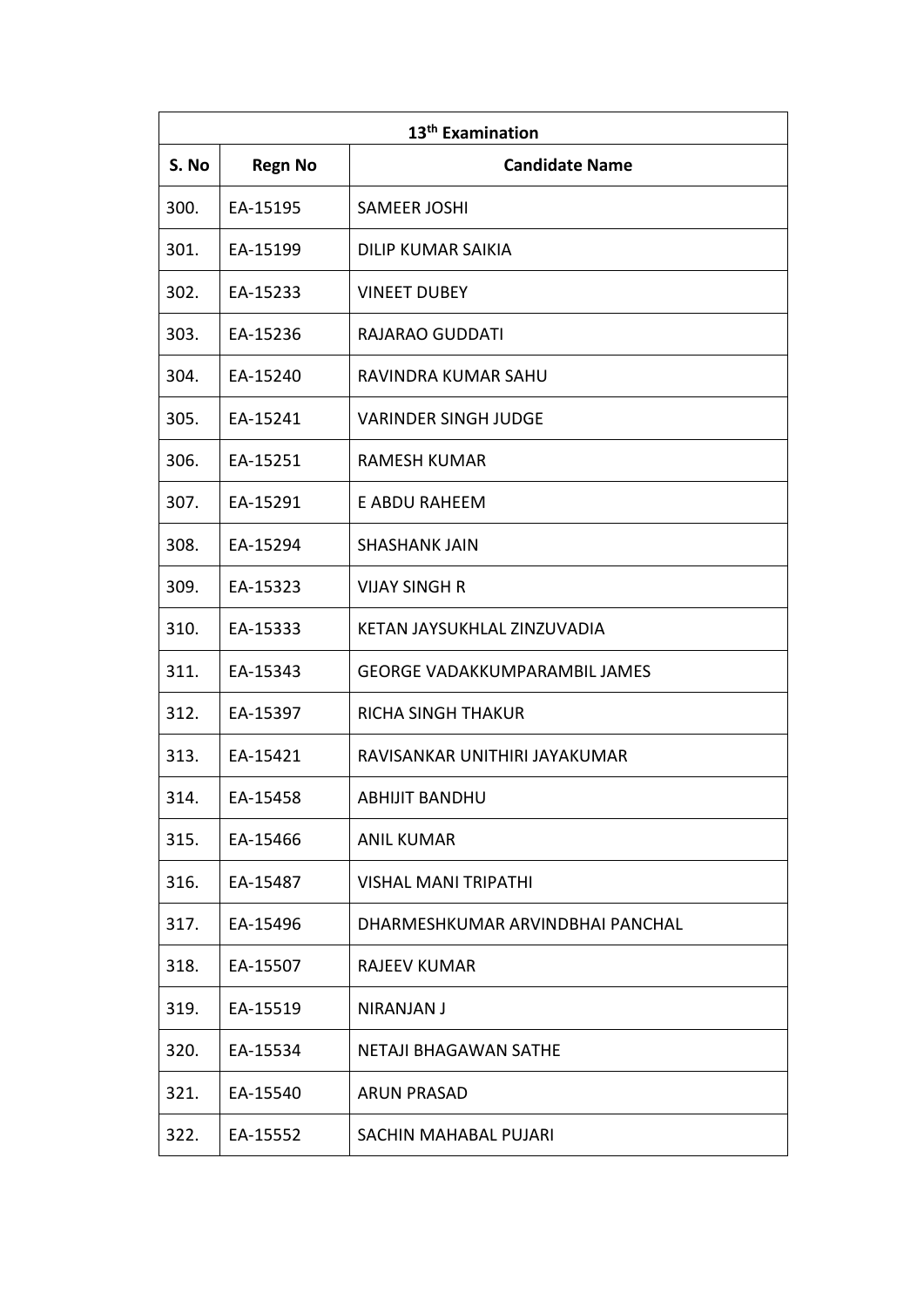| 13 <sup>th</sup> Examination |                |                                 |
|------------------------------|----------------|---------------------------------|
| S. No                        | <b>Regn No</b> | <b>Candidate Name</b>           |
| 323.                         | EA-15558       | PRASHANT RAMASHRAY SONAR        |
| 324.                         | EA-15566       | <b>AJAY DAS</b>                 |
| 325.                         | EA-15575       | <b>GHAN SHYAM</b>               |
| 326.                         | EA-15582       | PRAJAKTA SHAM SALEKAR           |
| 327.                         | EA-15597       | KRISHNA DADARAO KHANDALKAR      |
| 328.                         | EA-15617       | PANKAJ PORWAL                   |
| 329.                         | EA-15639       | <b>MANOJ DHIRAJLAL PIPALIYA</b> |
| 330.                         | EA-15644       | RAJEEV KUMAR AHUJA              |
| 331.                         | EA-15650       | PARIMAL MANDAL                  |
| 332.                         | EA-15685       | LAKSHMI NARASIMHA RAO BASUTHKAR |
| 333.                         | EA-15701       | <b>MANORANJAN MISHRA</b>        |
| 334.                         | EA-15745       | <b>PRASHANT SOOD</b>            |
| 335.                         | EA-15756       | SUSANTA KUMAR PUROHIT           |
| 336.                         | EA-15794       | <b>PRASHANT KUMAR DUBEY</b>     |
| 337.                         | EA-15795       | <b>SARBATOSH DAS</b>            |
| 338.                         | EA-15804       | PAVANI VUTUKURU                 |
| 339.                         | EA-15837       | TEJAS GAUTAM SIDHPURA           |
| 340.                         | EA-15844       | KISHOR BABURAO JAGTAP           |
| 341.                         | EA-15845       | <b>JAI NATH PRASAD</b>          |
| 342.                         | EA-15851       | AWANEESH KUMAR SINGH            |
| 343.                         | EA-15853       | V L KUMAR DHULIPALA             |
| 344.                         | EA-15866       | ANSHUMAN PUROHIT                |
| 345.                         | EA-15874       | KESAVA REDDY KASIREDDY          |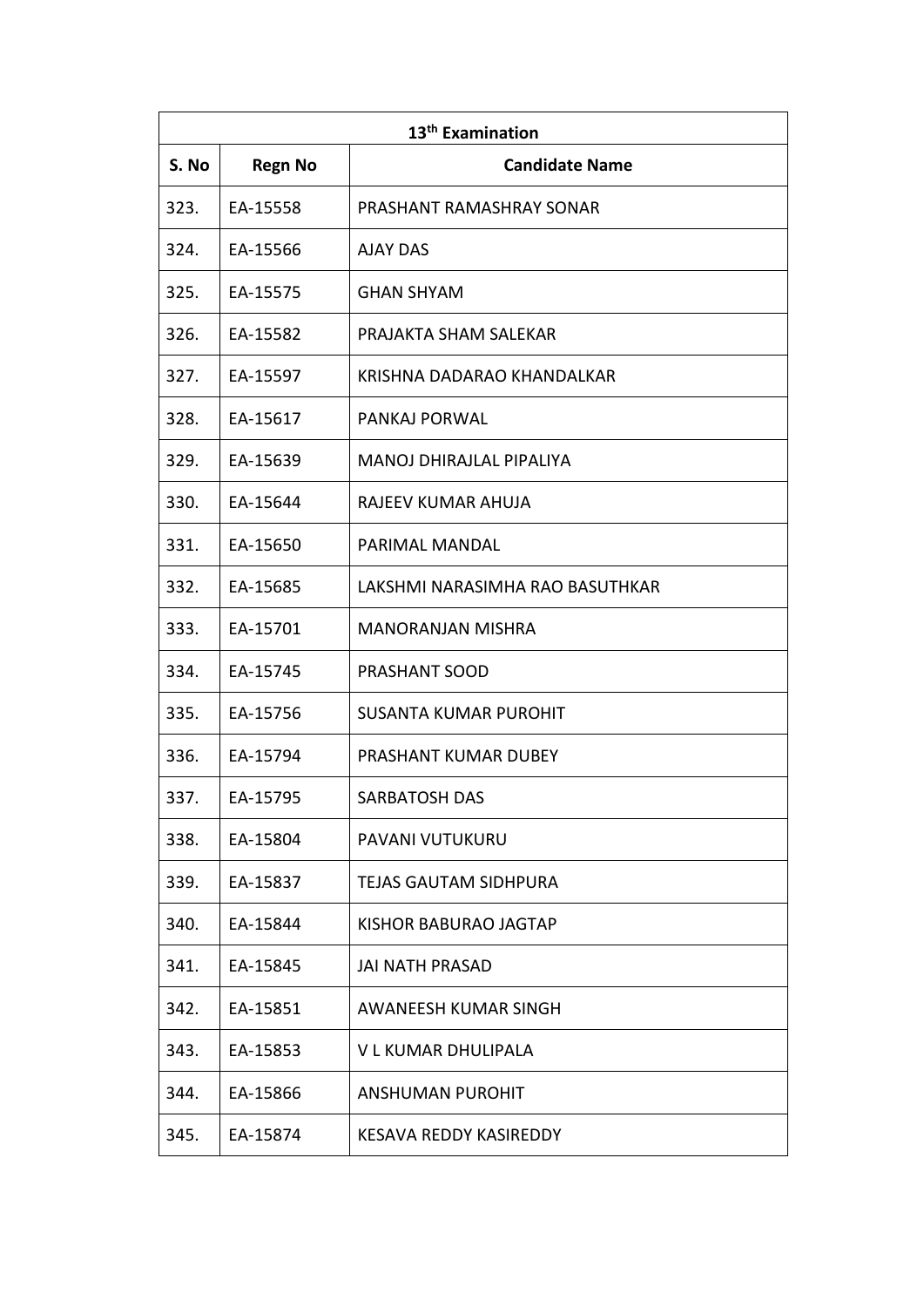| 13 <sup>th</sup> Examination |                |                                    |
|------------------------------|----------------|------------------------------------|
| S. No                        | <b>Regn No</b> | <b>Candidate Name</b>              |
| 346.                         | EA-15888       | <b>MUKUNDAN M S</b>                |
| 347.                         | EA-15891       | <b>SRIDHAR M</b>                   |
| 348.                         | EA-15894       | SHASHIKANT RAMCHANDRA SALDUR       |
| 349.                         | EA-15907       | <b>TALWINDER SINGH</b>             |
| 350.                         | EA-15918       | CHITTARANJAN SAMAL                 |
| 351.                         | EA-15961       | UTKARSH YOGESH CHAUBAL             |
| 352.                         | EA-15963       | <b>JITENDER KAUSHIK</b>            |
| 353.                         | EA-15964       | <b>SANJEEV KUMAR SINGH</b>         |
| 354.                         | EA-15966       | SACHIN AGARWAL                     |
| 355.                         | EA-16007       | <b>CHANDER SINGH KHINCHI</b>       |
| 356.                         | EA-16017       | ARUN KUMAR JINDAL                  |
| 357.                         | EA-16094       | DEEPESHKUMAR PURUSHOTTAMBHAI GUPTA |
| 358.                         | EA-16095       | <b>MANEESH AGRAWAL</b>             |
| 359.                         | EA-16128       | <b>BAKUL GOPAL GUPTA</b>           |
| 360.                         | EA-16132       | APPA RAO BUDHA                     |
| 361.                         | EA-16152       | <b>KETAN NANASAHEB PATIL</b>       |
| 362.                         | EA-16167       | PRAKASH SAHEBRAO PATIL             |
| 363.                         | EA-16187       | <b>ABHAY BAKRE</b>                 |
| 364.                         | EA-16191       | PAVAN KUMAR GUDEKOTA NAGARAJ       |
| 365.                         | EA-16192       | BHAVESHKUMAR DHIRUBHAI KOTADIA     |
| 366.                         | EA-16193       | ANOOP C VISWAM                     |
| 367.                         | EA-16201       | <b>BAKUL SHARMA</b>                |
| 368.                         | EA-16205       | ANIRUDH SINGH RATHORE              |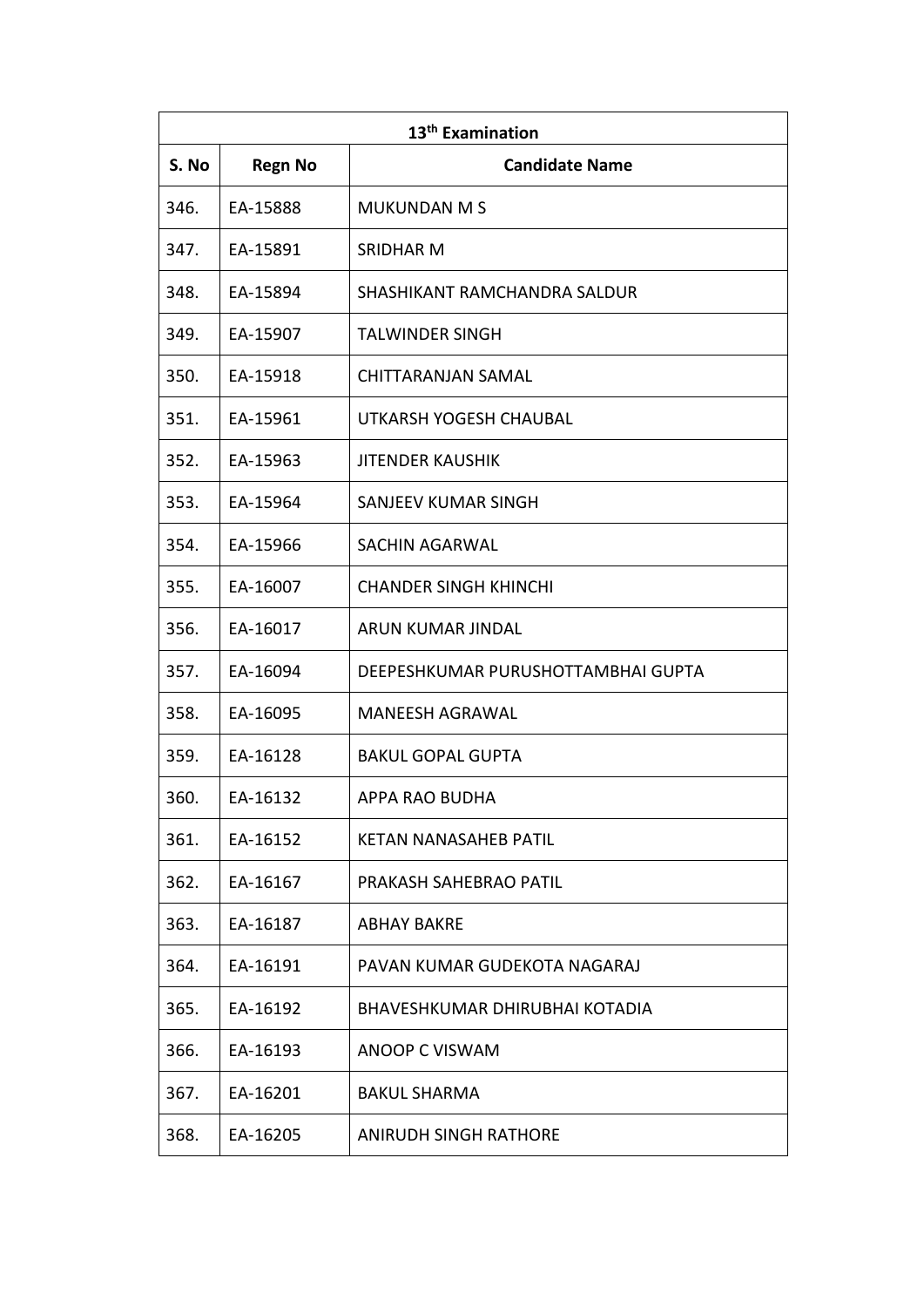| 13 <sup>th</sup> Examination |                |                                   |
|------------------------------|----------------|-----------------------------------|
| S. No                        | <b>Regn No</b> | <b>Candidate Name</b>             |
| 369.                         | EA-16225       | S CHAITANYA KUMAR GANTA           |
| 370.                         | EA-16236       | <b>AMANDEEP SOHI</b>              |
| 371.                         | EA-16242       | RAJESH KUMAR PAIDI                |
| 372.                         | EA-16250       | <b>GINNI CHAWLA</b>               |
| 373.                         | EA-16277       | PRASHANT AVINASH DODE             |
| 374.                         | EA-16300       | <b>ASHEESH TRIPATHI</b>           |
| 375.                         | EA-16303       | <b>BHUPENDRA RAJORIA</b>          |
| 376.                         | EA-16321       | YATINDRA DWIVEDI                  |
| 377.                         | EA-16327       | SANDEEP MADHAO RAYALKAR           |
| 378.                         | EA-16352       | PAWAN KUMAR ENDALURU              |
| 379.                         | EA-16355       | <b>ABDUL KHADIR</b>               |
| 380.                         | EA-16360       | DINESH RAVINDRA DHIMAN            |
| 381.                         | EA-16368       | <b>SURESH PAL</b>                 |
| 382.                         | EA-16372       | MURALIDHAR ALAMURI                |
| 383.                         | EA-16373       | ANTHONY ARULANANDAM               |
| 384.                         | EA-16377       | MUKESH KUMAR AGRAWAL              |
| 385.                         | EA-16386       | ARUN BALAJI A C                   |
| 386.                         | EA-16401       | YOGESH DADU                       |
| 387.                         | EA-16412       | <b>VINDHYA PANNALAL SHARMA</b>    |
| 388.                         | EA-16439       | <b>BRAHM DUTT DWIVEDI</b>         |
| 389.                         | EA-16458       | <b>SAMIR KUMAR</b>                |
| 390.                         | EA-16464       | <b>KALYANRAO SURESH PATIL</b>     |
| 391.                         | EA-16473       | <b>VEERA SIDDA REDDY PALAGIRI</b> |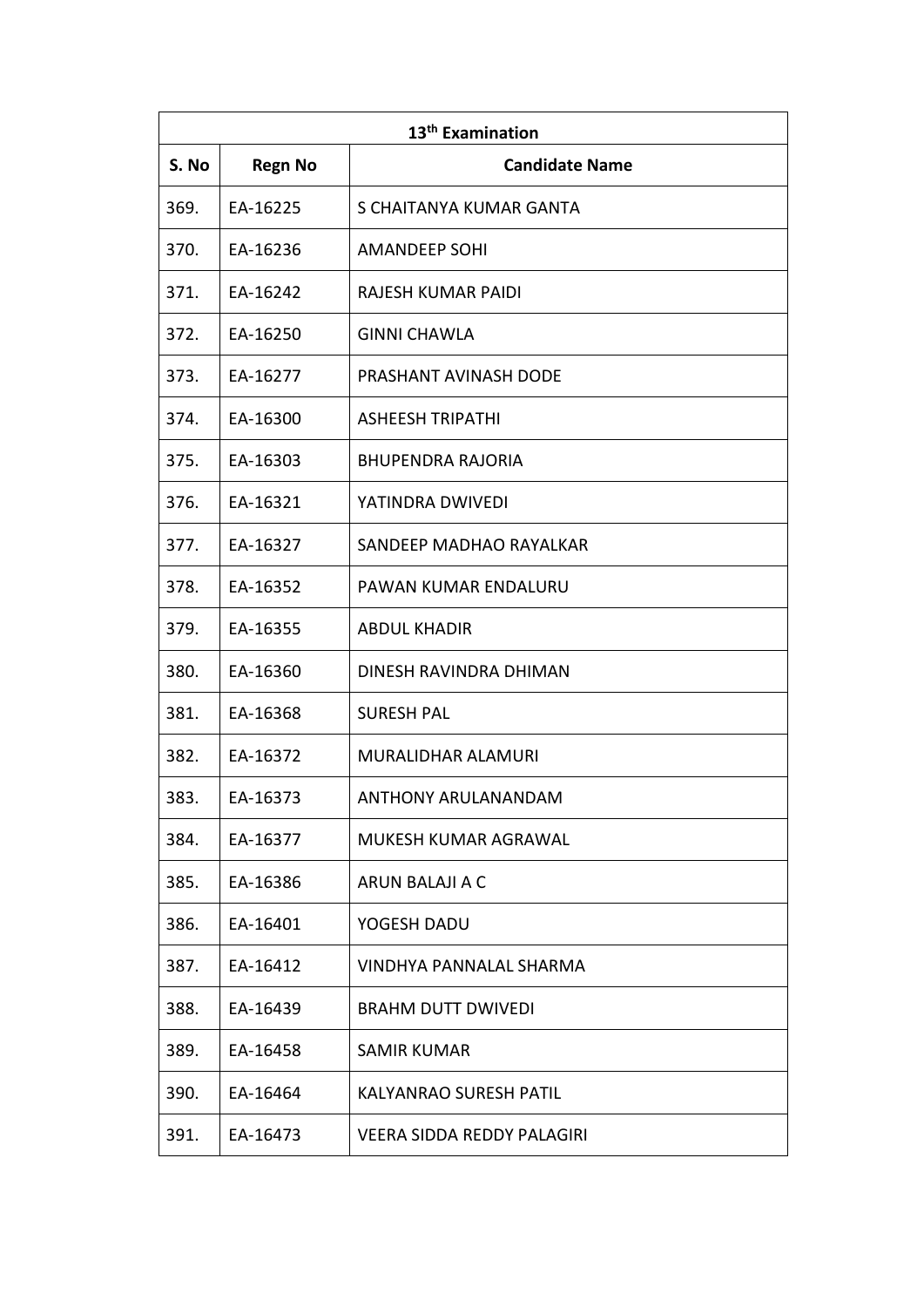| 13 <sup>th</sup> Examination |                |                                |  |
|------------------------------|----------------|--------------------------------|--|
| S. No                        | <b>Regn No</b> | <b>Candidate Name</b>          |  |
| 392.                         | EA-16476       | <b>NITESH VERMA</b>            |  |
| 393.                         | EA-16480       | <b>VINIT VITTHAL GUJARATHI</b> |  |
| 394.                         | EA-16482       | ARVIND KUMAR                   |  |
| 395.                         | EA-16489       | RAMA KRISHNA MANNEPALLI        |  |
| 396.                         | EA-16556       | R ARAVINTHAN                   |  |
| 397.                         | EA-16579       | <b>SHOBHIT GOEL</b>            |  |
| 398.                         | EA-16580       | <b>ABHISHEK JOHRI</b>          |  |
| 399.                         | EA-16582       | <b>ASOKAN GANESAN</b>          |  |
| 400.                         | EA-16590       | RAVINDRA YADAV                 |  |
| 401.                         | EA-16610       | <b>RAJIK</b>                   |  |
| 402.                         | EA-16633       | TRIMURTHULU ELURI              |  |
| 403.                         | EA-16634       | <b>KRISHNA KUMAR UDUPI</b>     |  |
| 404.                         | EA-16650       | RAJASHEKER REDDY PATLOLA       |  |
| 405.                         | EA-16652       | <b>KESHAV SINGHAL</b>          |  |
| 406.                         | EA-16674       | AJIT KUMAR                     |  |
| 407.                         | EA-16679       | <b>DOMAN YADAV</b>             |  |
| 408.                         | EA-16683       | LINGAIAH KESIREDDY             |  |
| 409.                         | EA-16696       | <b>SUNJAY KURIAN</b>           |  |
| 410.                         | EA-16707       | VICTOR PONNUDURAI SELVAKUMAR   |  |
| 411.                         | EA-16708       | <b>SUMAN CHAKRABORTY</b>       |  |
| 412.                         | EA-16716       | RAVINDRA SHYAMSUNDAR CHHANGANI |  |
| 413.                         | EA-16725       | SHRUTHI JAGADEESH              |  |
| 414.                         | EA-16727       | RAJEEV NANDAN SINHA            |  |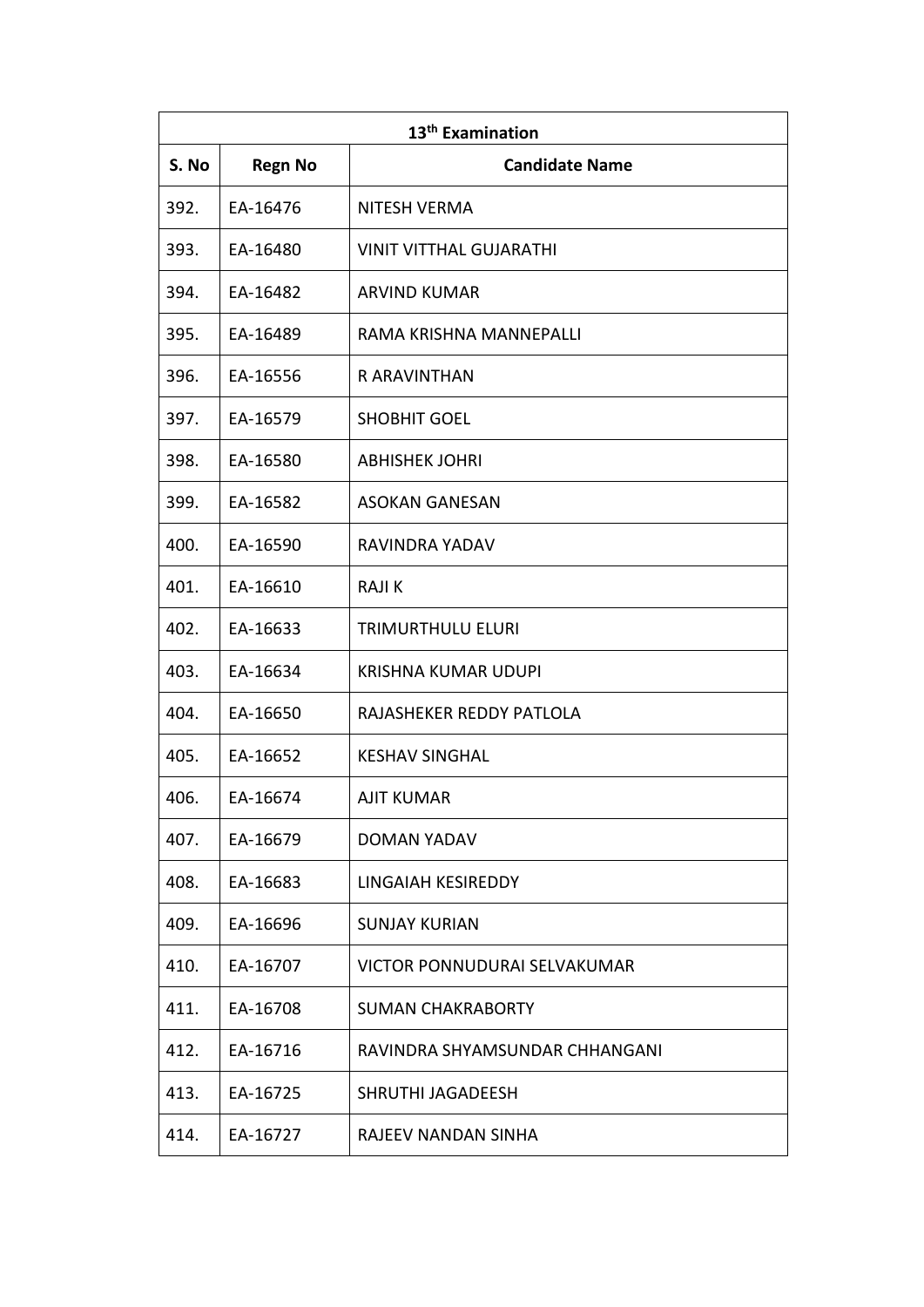| 13 <sup>th</sup> Examination |                |                               |  |
|------------------------------|----------------|-------------------------------|--|
| S. No                        | <b>Regn No</b> | <b>Candidate Name</b>         |  |
| 415.                         | EA-16732       | ANJAN KUMAR SAHOO             |  |
| 416.                         | EA-16736       | <b>DHARMENDRA SINGH</b>       |  |
| 417.                         | EA-16738       | RAHUL RAMESH BAGDIA           |  |
| 418.                         | EA-16739       | KAILASH SINGH KHARAYAT        |  |
| 419.                         | EA-16757       | DUSHYANT YADAV                |  |
| 420.                         | EA-16773       | SIVASHANKAR DHANARAJ          |  |
| 421.                         | EA-16778       | A N SUBRAMANIAN               |  |
| 422.                         | EA-16798       | MALAYA KUMAR                  |  |
| 423.                         | EA-16801       | SRINIVASU VADDAMANI           |  |
| 424.                         | EA-16818       | <b>SAVIER J S</b>             |  |
| 425.                         | EA-16833       | DR. SHANMUGA SUNDARAM ANANDAN |  |
| 426.                         | EA-16836       | <b>VENKATESH RAMASAMY</b>     |  |
| 427.                         | EA-16840       | YASH PAL MITTAL               |  |
| 428.                         | EA-16849       | SANTHOSH KUMAR MAANKAALA      |  |
| 429.                         | EA-16866       | AKSHYA CHAUHAN                |  |
| 430.                         | EA-16884       | <b>HARSH SAHU</b>             |  |
| 431.                         | EA-16901       | ABHIJITH JAYANTHI             |  |
| 432.                         | EA-16906       | SARAVANAN NATESAN             |  |
| 433.                         | EA-16915       | <b>NASEEB SINGH</b>           |  |
| 434.                         | EA-16918       | <b>HARISH KUMAR REDDY B C</b> |  |
| 435.                         | EA-16940       | THIRUPATHI NAYANI             |  |
| 436.                         | EA-16941       | <b>CHANDRRACHOODAN RS</b>     |  |
| 437.                         | EA-16947       | SURESH VEERSINH GIROLKAR      |  |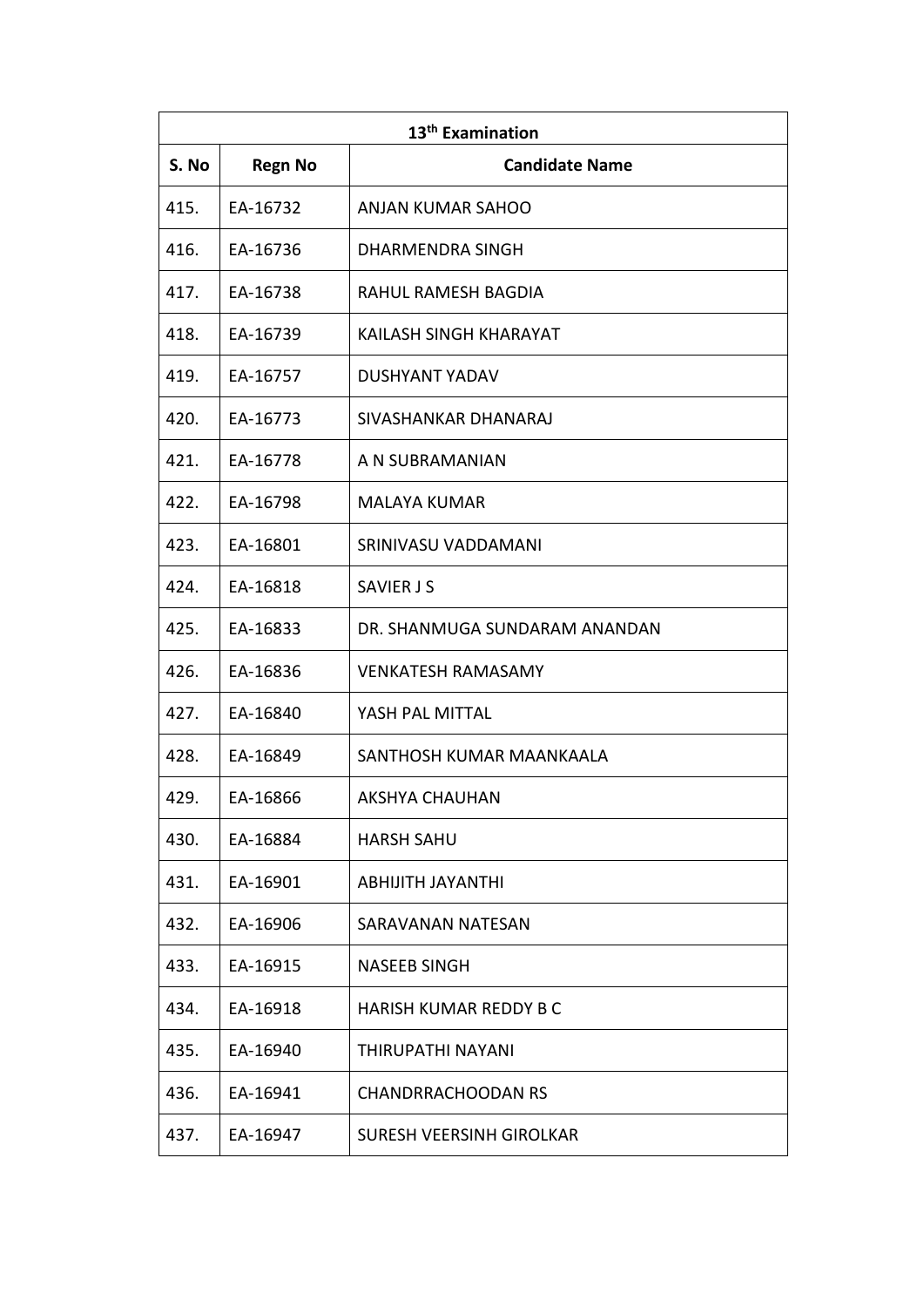| 13 <sup>th</sup> Examination |                |                               |
|------------------------------|----------------|-------------------------------|
| S. No                        | <b>Regn No</b> | <b>Candidate Name</b>         |
| 438.                         | EA-16955       | ANAND SHRIKRISHNA BHANAGE     |
| 439.                         | EA-16963       | YUGANDHAR GUDUR               |
| 440.                         | EA-16964       | <b>SHABER ALI</b>             |
| 441.                         | EA-16966       | SOWMYA CHALLA                 |
| 442.                         | EA-16972       | PRIYANKA YELLAPRAGADA         |
| 443.                         | EA-16973       | DIPANKAR PHUKAN               |
| 444.                         | EA-16977       | SRUJANA KETHAVATH             |
| 445.                         | EA-16983       | AJAY KUMAR SHUKLA             |
| 446.                         | EA-16986       | <b>RAHUL BHIMRAO KOLHE</b>    |
| 447.                         | EA-17013       | <b>NILANJAN BOSE</b>          |
| 448.                         | EA-17027       | <b>SURAJIT DATTA</b>          |
| 449.                         | EA-17031       | <b>NAVEEN AHUJA</b>           |
| 450.                         | EA-17042       | R.NANDAKUMAR                  |
| 451.                         | EA-17053       | DHANANJAYA SHANKARLINGE GOWDA |
| 452.                         | EA-17061       | SUDHAKAR GOVINDARAJULU        |
| 453.                         | EA-17066       | <b>ANAND MOHAN GUPTA</b>      |
| 454.                         | EA-17109       | RAHUL JAYWANT NALE            |
| 455.                         | EA-17111       | <b>ASHISH RANJAN</b>          |
| 456.                         | EA-17138       | <b>DEEPAK SHUKLA</b>          |
| 457.                         | EA-17148       | PRABHAS KUMAR JHA             |
| 458.                         | EA-17150       | SUDESHNA ADHIKARY             |
| 459.                         | EA-17154       | RAJENDRA K ACHARYA            |
| 460.                         | EA-17156       | ANUPAM VERMA                  |